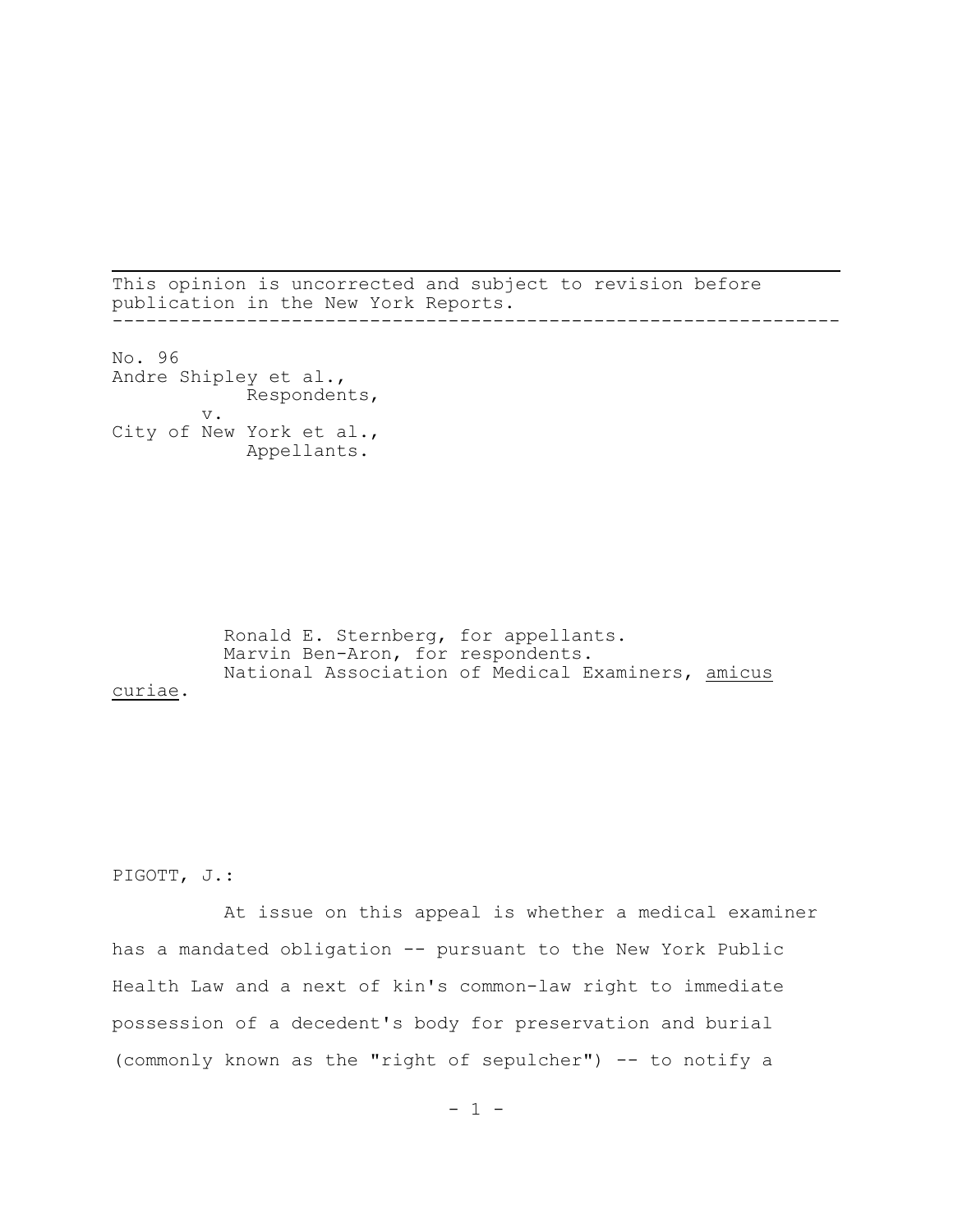- 2 - No. 96

decedent's next of kin that, although a decedent's body is available for burial, one or more organs and/or tissues have been retained for further examination and testing as part of an authorized autopsy. We hold that no such obligation exists.

I.

The tragic and unfortunate events from which this litigation originated occurred on January 9, 2005, when the decedent Jesse Shipley, a 17-year-old high school student, was killed in an automobile accident in Staten Island, New York. Dr. Stephen de Roux, a forensic pathologist and a medical examiner employed by the Office of the New York City Medical Examiner, conducted an autopsy of decedent the day following the accident at the Richmond County Mortuary.

The medical examiner spoke with decedent's father, plaintiff Andre Shipley, prior to conducting the autopsy. He apprised Mr. Shipley of his intentions and, even though it was not required, obtained Mr. Shipley's consent to perform the autopsy. Mr. Shipley asked the medical examiner to make decedent's body as "presentable as possible" for the funeral. During the autopsy, the medical examiner removed, among other organs, decedent's brain and "fixed" it in formalin<sup>1</sup> in a jar

 $1$  In the amicus curiae brief submitted to this Court, the National Association of Medical Examiners explains that fixation in formalin fluid for two weeks allows a medical examiner to properly analyze brain tissues. The fixation process, along with the subsequent neuropathological examination, routinely extends beyond the body being released to a funeral home after autopsy.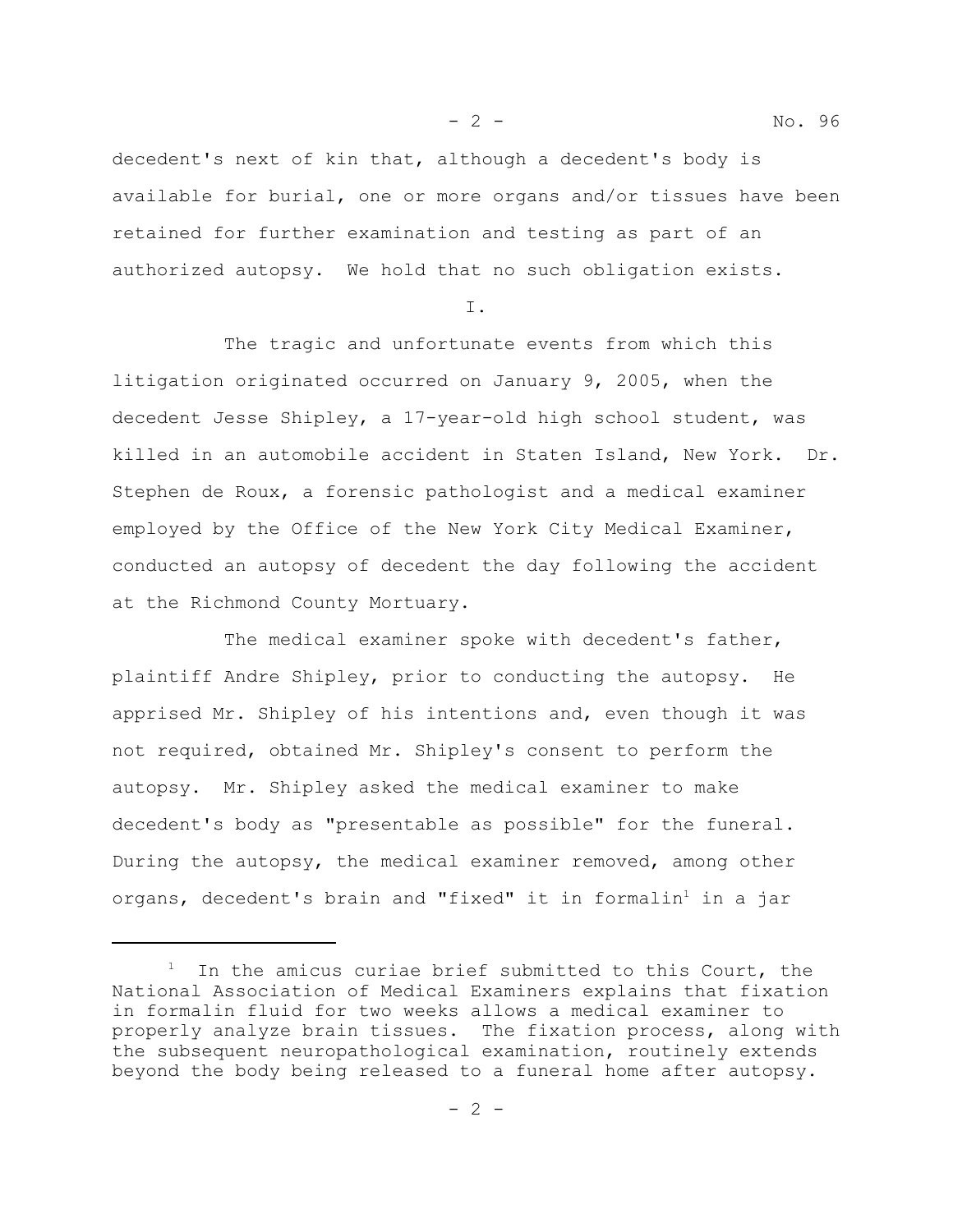separate from tissue samples he had taken of other organs. $2$  The jar was labeled with decedent's name and the date of the autopsy, and was placed in a cabinet in the autopsy room. The medical examiner's routine practice was to wait until the cabinet had accumulated at least six specimens before contacting a neuropathologist, Dr. Hernando Mena, who would at that point travel to Staten Island in order to conduct a neuropathologic examination of the brain specimens.

Once decedent's autopsy had been conducted, funeral home personnel retrieved decedent's body from the mortuary and a funeral was held on January 13, 2005.

In March 2005, forensic science students from decedent's high school took a field trip to the Richmond County Mortuary. During a tour of the autopsy room, some of the students observed the specimen jar holding decedent's brain. This information was relayed to decedent's sister, Shannon, who told her parents. On March 9, 2005, Dr. Mena examined the specimen and concluded that decedent had died of multiple blunt

 $2$  The medical examiner explained at his deposition that he removed blood, bile, gastric contents, liver and vitreous humor from decedent's body and sent them to the toxicology lab. He also took samples from certain organs and placed the pieces in a histology stock jar. This ensured that the medical examiner could microscopically examine those tissues after the body's burial. The medical examiner typically retains these samples for approximately three years. The organs and tissues not retained by the medical examiner are typically placed in a red "biohazard" bag, which is then placed inside the body before the incision is sewn up.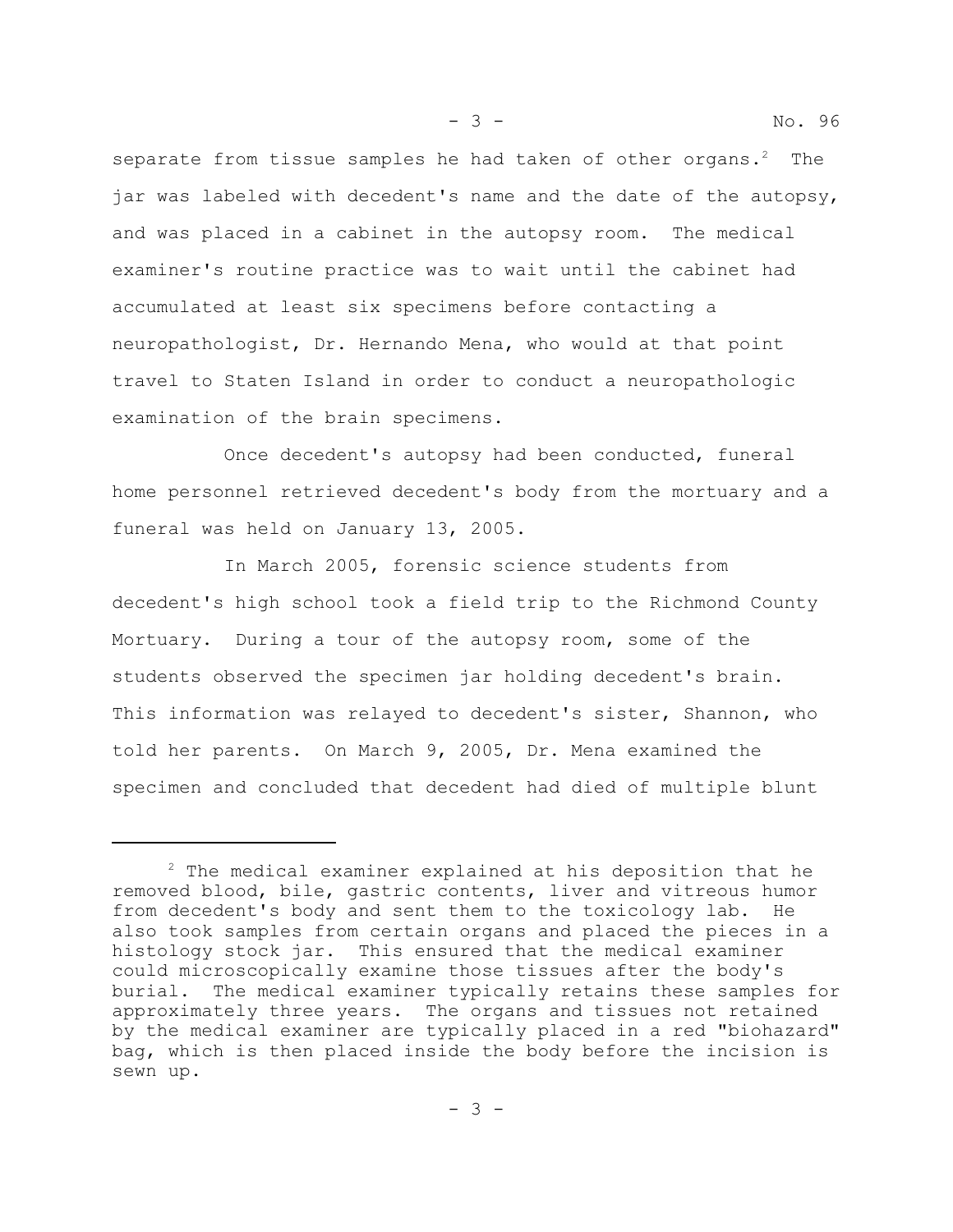trauma to the head.

## II.

The Shipleys<sup>3</sup> commenced this action against the City of New York and the Office of the New York City Medical Examiner (collectively, the City), alleging negligent infliction of emotional distress resulting from the display and alleged mishandling and withholding of their son's brain. Following discovery, the City moved for summary judgment dismissing the complaint for failure to state a cause of action, arguing that, based on the complaint's language, the Shipleys were asserting that the City interfered with the Shipleys' common-law right of sepulcher. The City argued that the medical examiner had the authority to conduct the autopsy, had received the consent of Mr. Shipley to do so in any event, and that the removal and retention of the brain by the medical examiner was authorized by law. The Shipleys countered that even assuming the medical examiner had the authority to conduct the autopsy, he had "mishandled" decedent's organs and "unlawfully interfered" with the Shipleys' right to decedent's "whole body."

Supreme Court denied the City's motion, holding that the City failed to establish as a matter of law that decedent's brain was lawfully retained for scientific purposes and that a

<sup>3</sup> Although Shannon is listed as a plaintiff on the complaint, she was dismissed from the action on the ground of lack of standing. Therefore, use of the name "Shipleys" will refer to plaintiffs Andre and Korisha Shipley.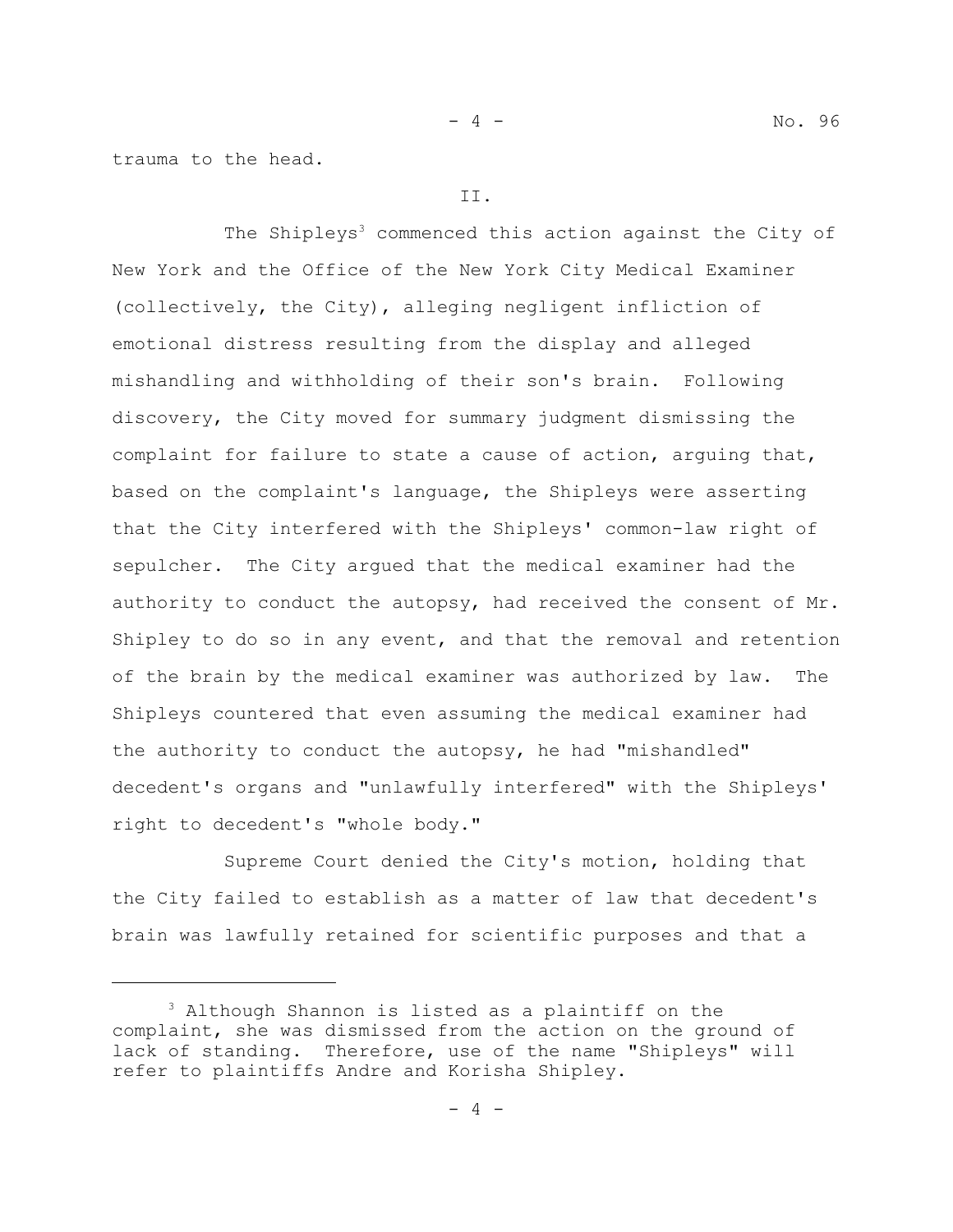question of fact existed as to whether the City interfered with the Shipleys' right of sepulcher when it failed to apprise the Shipleys before their son's burial that his brain had been removed and was in the possession of the medical examiner (2009 WL 7401469, 2009 NY Misc LEXIS 6586 [Sup Ct, Richmond County 2009]).

The Appellate Division modified by deleting the provision of Supreme Court's order denying the City's motion for summary judgment seeking dismissal of so much of plaintiffs' first cause of action as was to recover damages for unauthorized withholding, mutilation, and display of decedent's body parts, and granting that branch of the motion, and, as so modified, affirmed (80 AD3d 171, 180 [2d Dept 2010]).

As relevant here, the Appellate Division held that the autopsy of decedent was authorized, even if Mr. Shipley had not consented to it, because the medical examiner had the statutory authority to exercise his discretion in performing the autopsy and removing and retaining organs for further examination and testing (see id. at 175-176). Nonetheless, according to the Appellate Division, the medical examiner had "the mandated obligation, pursuant to Public Health Law § 4215 (1) and the next of kin's common-law right of sepulcher, to turn over the decedent's remains to the next of kin for preservation and proper burial once the legitimate purposes for the retention of those remains [had] been fulfilled" (id. at 178). The court deemed

 $-5 -$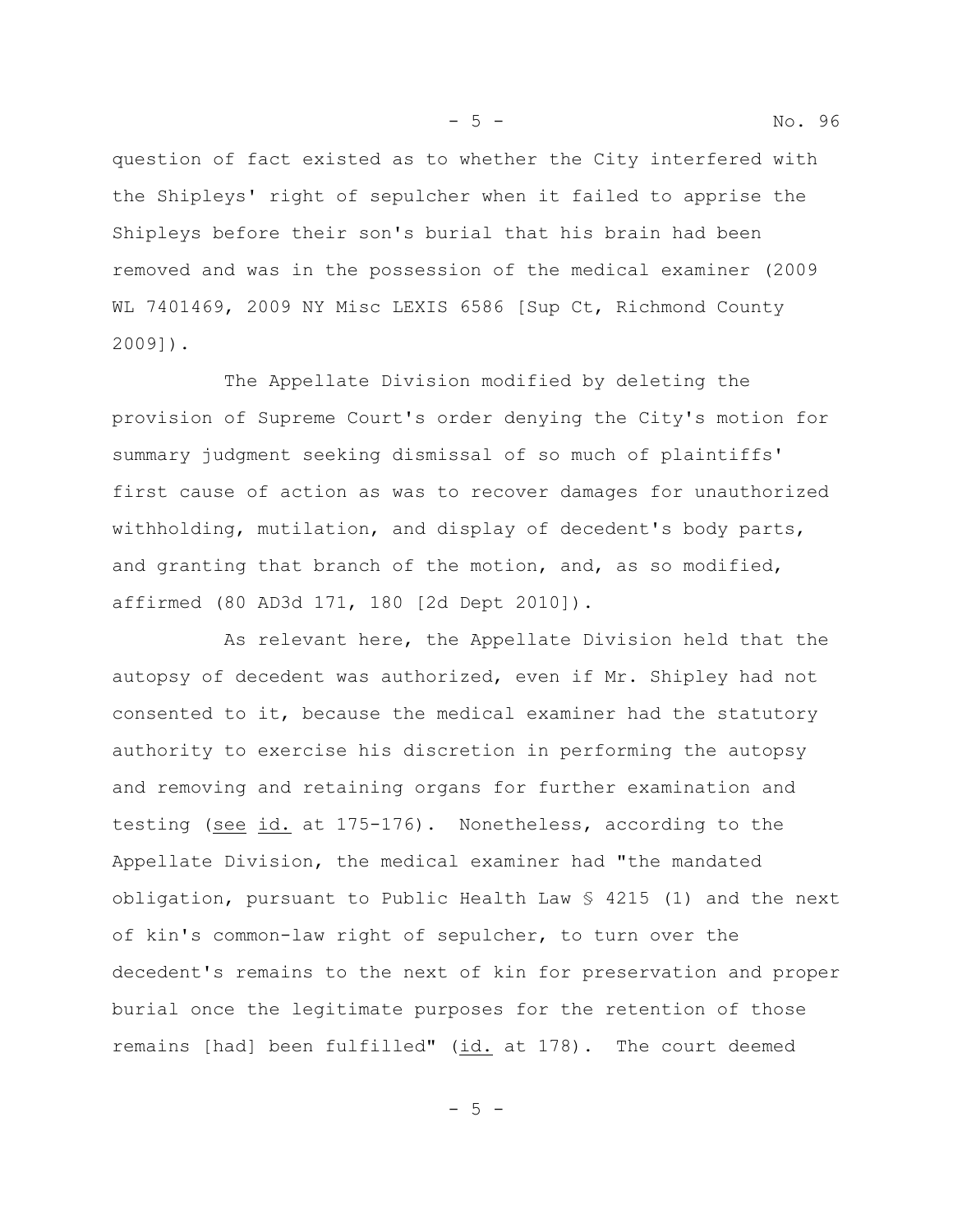this obligation to be not only "ministerial in nature" but also one that was "clearly for the benefit of, and . . . owed directly to, the next of kin," and this obligation could have been met with "the simple act of notifying the next of kin that, while the body [was] available for burial, one or more organs [had] been removed for further examination" (id.). In the Appellate Division's view, such notification would have given the Shipleys an opportunity "to make an informed decision regarding whether to bury the body promptly without the missing organs and then either accept the organs at a later date or authorize the medical examiner to dispose of them, or alternatively, to wait until such time as the organs and body can be returned to them together . . . for burial or other appropriate disposition by the next of kin" (id.).

The case thereafter proceeded to trial on the sole issue of whether the medical examiner returned decedent's body to the Shipleys without informing them that the medical examiner had retained decedent's brain (and therefore violated the Shipleys' right of sepulcher).<sup>4</sup> The City called one witness, Dr. de Roux, who testified that the brain was the only organ that was removed for neuropathologic examination by Dr. Mena, but that he had

<sup>4</sup> The Appellate Division held that the Shipleys failed to raise a triable issue of fact in response to the City's prima facie showing that decedent's brain was not mishandled or put on "public display," and precluded the Shipleys from pursuing those theories of liability at trial (80 AD3d at 179).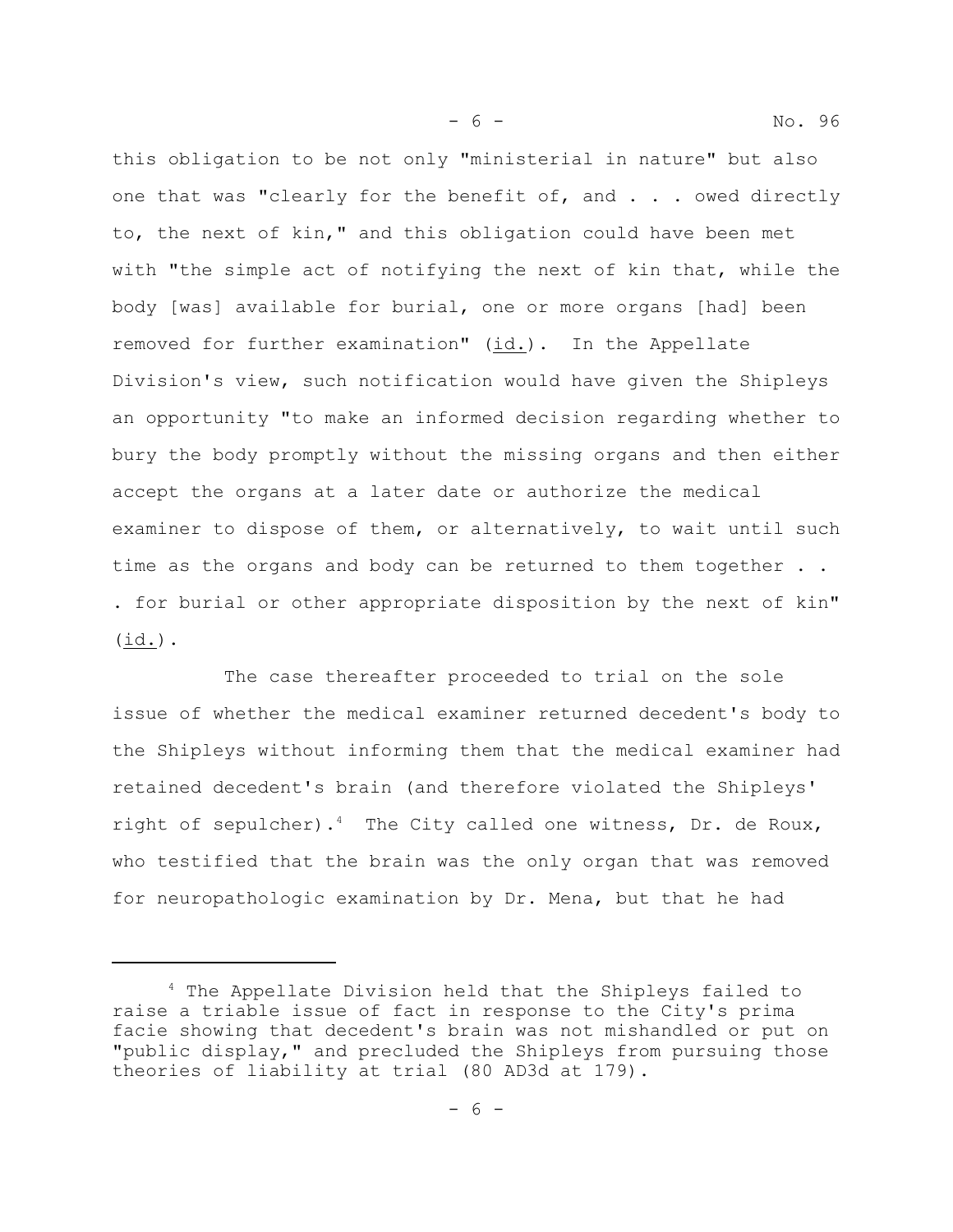- 7 - No. 96

obtained small samples of other organs and placed them in formalin. He retained the latter organ samples so that they could be microscopically examined at a later date in the event a question arose as to decedent's cause of death.

At the conclusion of the defense's case, the Shipleys moved for a directed verdict on the issue of liability, relying on the medical examiner's testimony that the Shipleys were never informed that the medical examiner had retained decedent's brain and other organs. The City also moved for a directed verdict, arguing, among other things, that there was insufficient evidence to establish a special relationship with regard to the right of sepulcher claim. Supreme Court granted the Shipleys' motion for a directed verdict as to liability.

Following a trial on damages, resulting in a verdict of \$1 million for the Shipleys, the City's motion to set aside the verdict was denied. The Appellate Division affirmed the judgment entered upon the Shipleys' stipulation to a reduced award of damages (105 AD3d 936, 936-937 [2nd Dept 2013]). The Shipleys consented to the reduced award. This Court granted the City leave to appeal, bringing up for review the Appellate Division's order denying, in part, the City's motion for summary judgment.

III.

A medical examiner's authority to conduct autopsies is largely statutory. Title II of article 42 of the Public Health Law identifies those individuals who possess the legal authority

- 7 -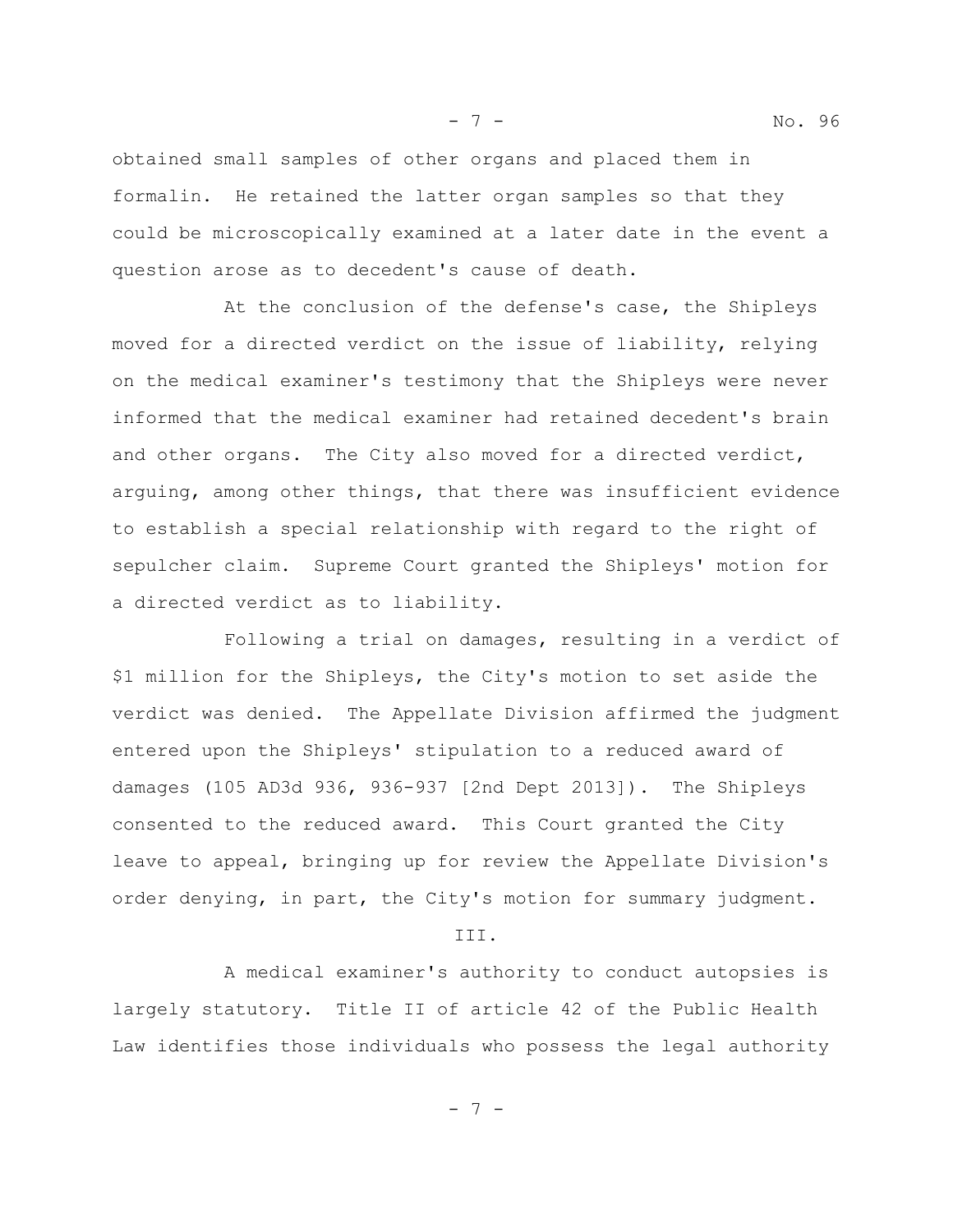to perform autopsy and dissection (see Public Health Law §§ 4209; 4210), and delineates criminal penalties for unlawful dissection (see Public Health Law § 4210-a) and civil penalties for unauthorized autopsies conducted in good faith (see Public Health Law § 4210-b). The Public Health Law also contains a religious exemption that prohibits a dissection or autopsy "in the absence of a compelling public necessity" where a "surviving relative or friend of the deceased" objects on the ground that the procedure is "contrary to the religious belief of the decedent" (Public Health Law  $\frac{1}{2}$  4210-c).<sup>5</sup>

Public Health Law § 4210 provides that a county medical examiner, or one acting at his or her direction, has the right to dissect the body of a deceased person (see Public Health Law § 4210 [2] [c]). Additionally, New York City Charter § 557 (f) (1) states, as relevant here, that the chief medical examiner possesses "such powers and duties as may be provided by law in respect to the bodies of person[s] dying from criminal violence, by accident, by suicide, suddenly when in apparent health, when unattended by a physician, in a correctional facility or in any suspicious or unusual manner . . . " (emphasis supplied). Medical examiners possess the discretionary authority to determine when an autopsy is necessary, and, when indicated, "the autopsy shall include toxicologic, histologic, microbiologic and serologic

- 8 - No. 96

<sup>&</sup>lt;sup>5</sup> The Shipleys did not raise a religious objection to the dissection or autopsy.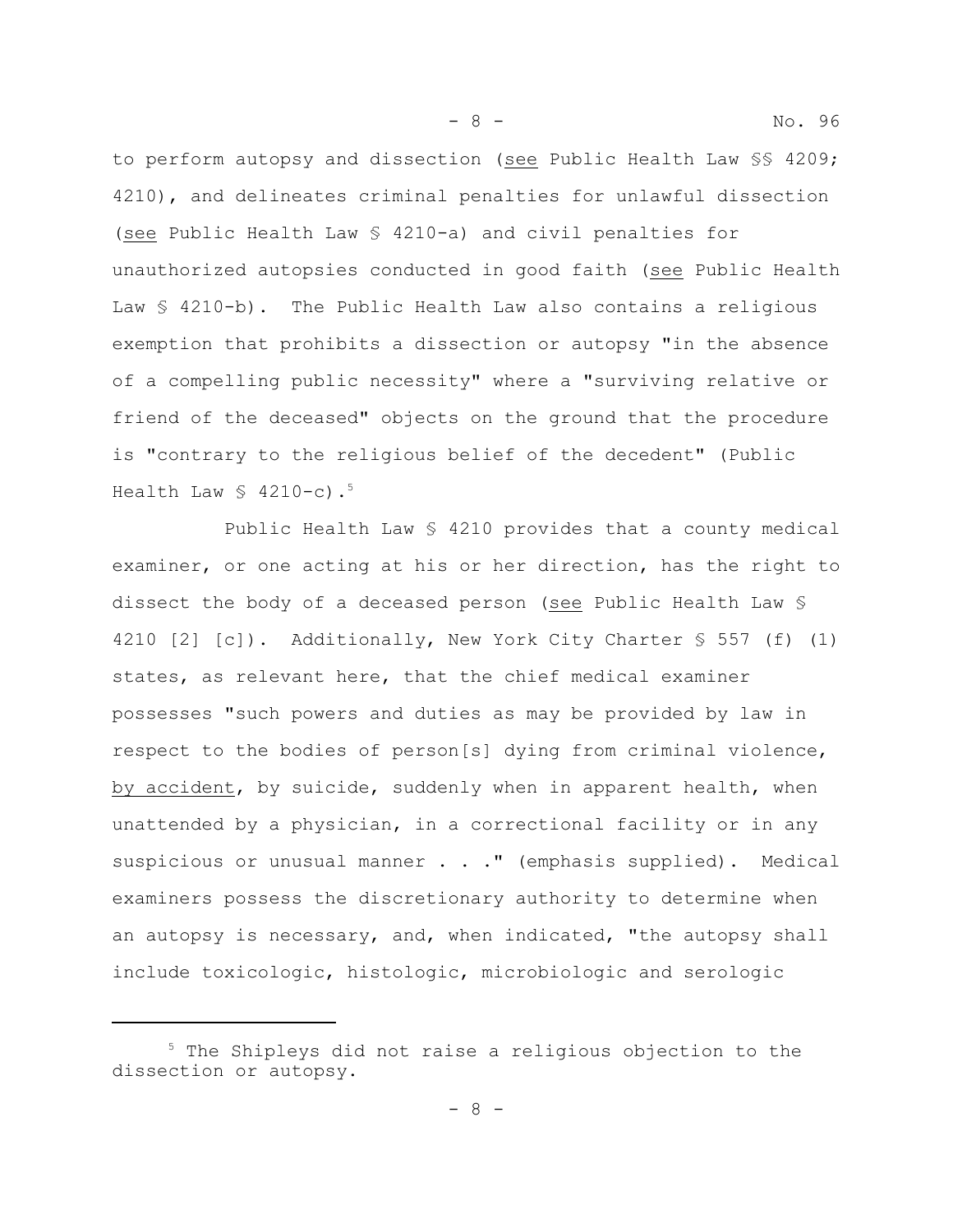examinations" (Administrative Code of City of NY § 17-203). The statutory authority of a medical examiner to conduct dissection and autopsy is, therefore, fairly broad, as is the right of the medical examiner to remove and retain an organ, like the brain, for further examination and testing (see id. at § 557 [f] [3] [permitting the chief medical examiner to conduct "forensic and related testing and analysis" and perform "pathology, histology and toxicology testing and analysis" along with "determining the cause or manner of injuries and/or death"]).

The medical examiner clearly had the authority to conduct the autopsy in this instance. As a public employee engaging in a governmental function, his determination to conduct the autopsy and his decision to remove the brain and other organs for further study constituted "discretionary acts," meaning that his conduct involved the "'exercise of reasoned judgment'" that "may not result in the [City's] liability even [if] the conduct [was] negligent" (Valdez v City of New York, 18 NY3d 69, 76 [2011], quoting Lauer v City of New York, 95 NY2d 95, 99 [2000]). The pertinent issue in this appeal, however, is whether, in the exercise of his statutory duties and obligations, the medical examiner nevertheless had a common-law and statutory duty to notify the Shipleys of his retention of certain organs and tissues, and therefore violated the Shipleys' common-law right of sepulcher and the Public Health Law when he failed to do so.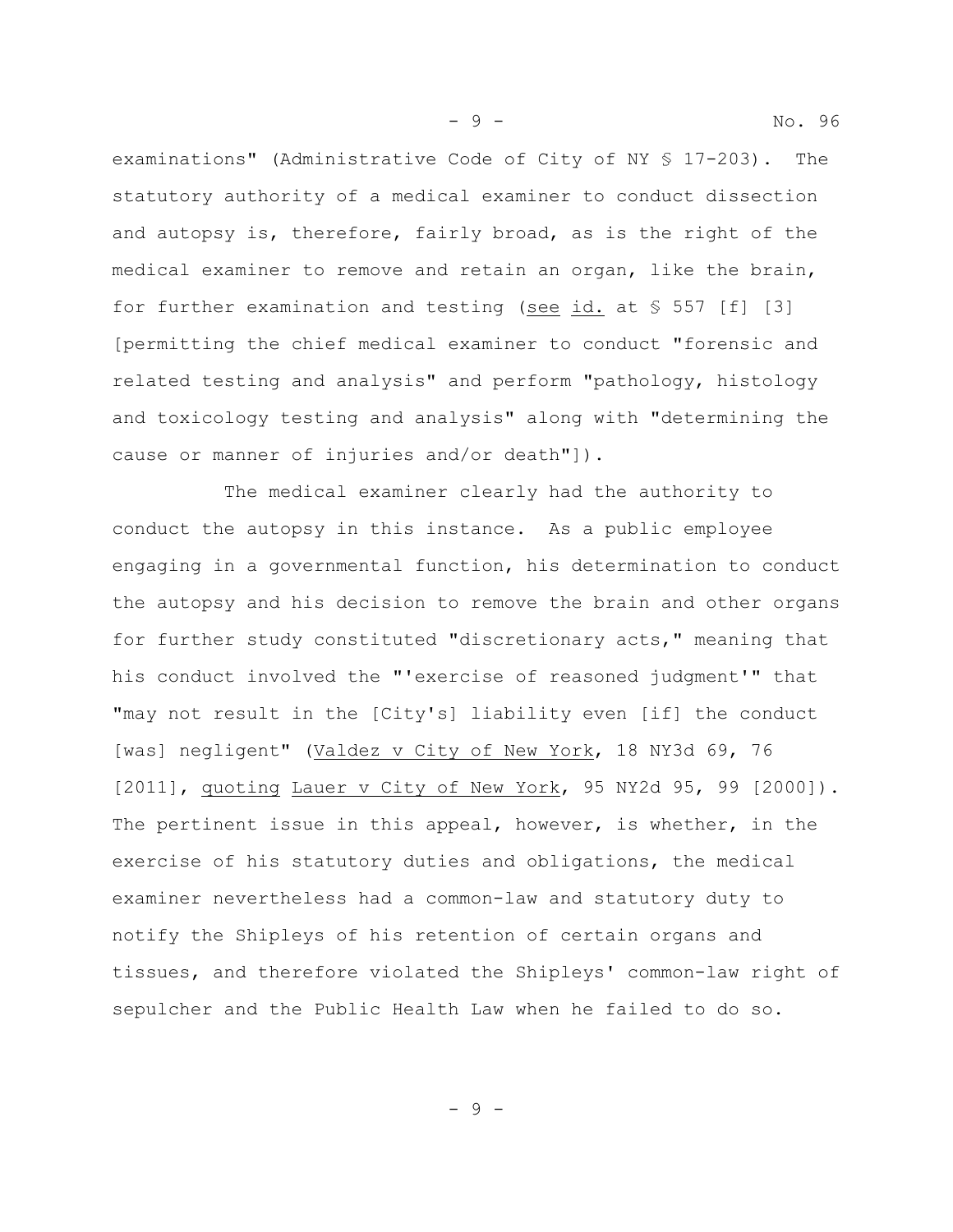IV.

The common-law right of sepulcher affords the deceased's next of kin an "absolute right to the immediate possession of a decedent's body for preservation and burial, and damages may be awarded against any person who interferes with that right or improperly deals with the decedent's body" (Mack v Brown, 82 AD3d 133, 137 [2d Dept 2011] [citations omitted]; see Darcy v Presbyterian Hosp., 202 NY 259, 263 [1911], rearg denied 203 NY 547 [1911] [recognizing a cause of action for interference and prevention of next of kin's right to receive the body of the deceased]; Shepherd v Whitestar Dev. Corp., 113 AD3d 1078, 1080 [4th Dept 2014]; Melfi v Mt. Sinai Hosp., 64 AD3d 26, 31 [1st Dept 2009]; LaMore v Sumner, 46 AD3d 1262, 1264 [3d Dept 2007]). The right itself "is less a quasi-property right and more the legal right of the surviving next of kin to find 'solace and comfort' in the ritual of burial" (Melfi, 64 AD3d at 32). Damages are limited to the emotional suffering, mental anguish and psychological injuries and physical consequences thereof experienced by the next of kin as a result of the interference with the right of sepulcher (see id. at 32, 36-37; see also PJI  $3:6.1$ .

Decedent's body was returned to the Shipleys once the authorized autopsy had been conducted. The body was thus made available to the Shipleys for preservation and burial. Because the right of sepulcher is premised on the next of kin's right to possess the body for preservation and burial (or other proper

 $- 10 -$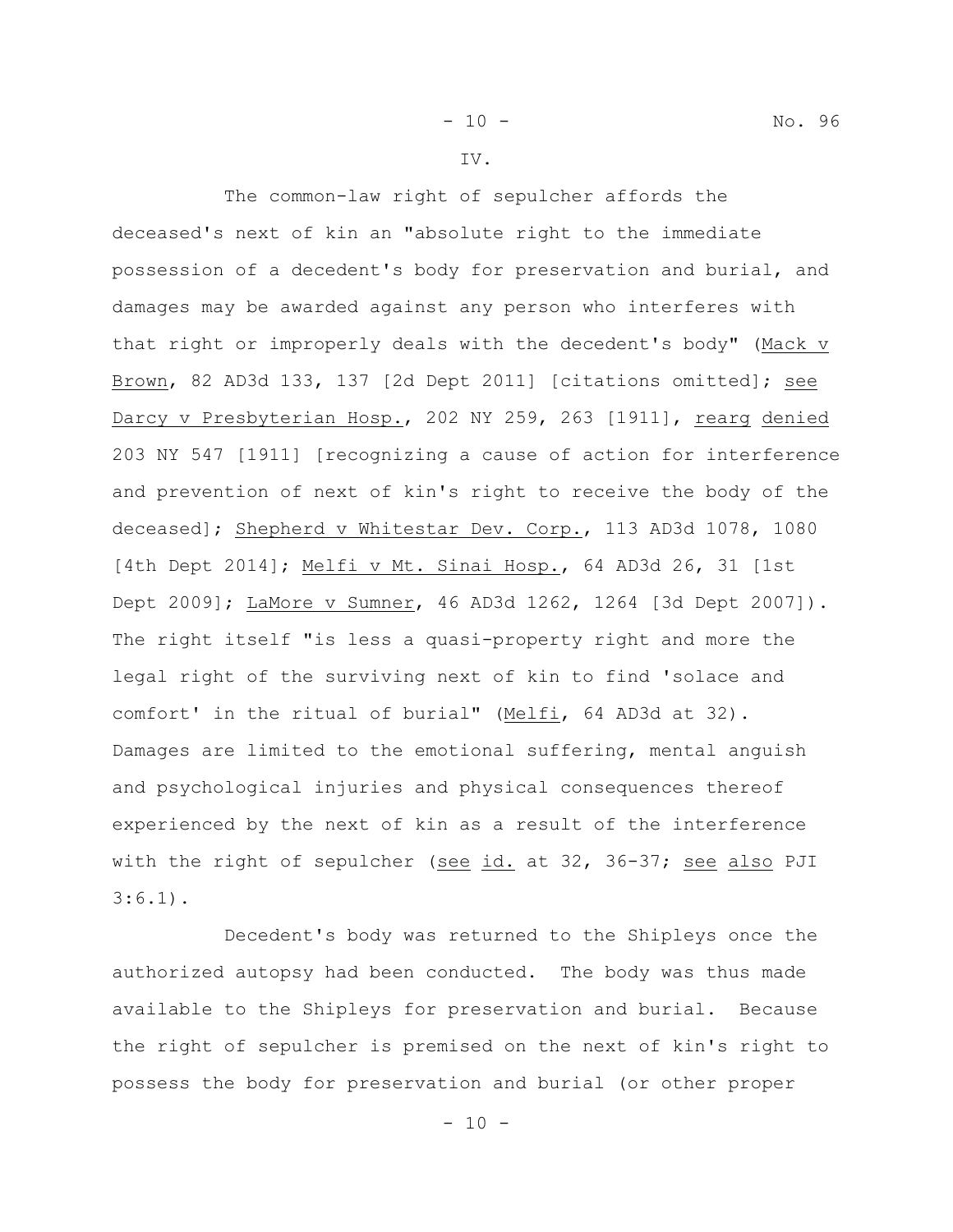- 11 - No. 96

disposition), and is geared toward affording the next of kin solace and comfort in the ritual of burying or otherwise properly disposing of the body, it is the act of depriving the next of kin of the body, and not the deprivation of organ or tissue samples within the body, that constitutes a violation of the right of sepulcher.<sup>6</sup>

To be sure, a cause of action for violation of the right of sepulcher will lie where there has been an "unauthorized autopsy" (Darcy, 202 NY at 265), which the courts of this state consider an "unlawful mutilation" (Grawunder v Beth Israel Hosp. Assn., 242 AD 56, 60-61 [2d Dept 1934], affd 266 NY 605, 606 [1935]). However, the autopsy in this instance, as conceded by

<sup>&</sup>lt;sup>6</sup> The dissent's reliance on Hendriksen v Roosevelt Hosp. (297 F Supp 1142 [SD NY 1969]) for the proposition that the deceased's next of kin must first consent to a medical examiner's retention of parts of the body is misplaced. In Hendriksen, the defendant hospital and its physician did not possess the legal authority to conduct an autopsy in the first instance, and, therefore, they obtained written consent from the decedent's next of kin. That consent provided that "'[p]ermission is hereby granted for a complete autopsy to include examination (by scalp incision) of the central nervous system,'" which the plaintiff executed for the purpose of ascertaining the cause of death (id. at 1143-1144). The only issue in Hendriksen was whether the defendants' retention of decedent's internal organs and viscera exceeded the scope of the written consent. Although the Hendriksen court relied on Hassard v Lehane (143 AD 424 [1st Dept 1911]) for the (erroneous) proposition Hassard "established" that consent was necessary for "the retention of parts of the body" (Hendriksen, 297 F Supp at 1144), a closer examination reveals that Hassard was nothing more than a wrongful autopsy case (see Hassard, 143 AD at 425-426). As such, the Hassard court's statement -- unsupported by any authority -- that "even if the autopsy had been authorized  $\ldots$ , that did not  $\ldots$  justify the removal and detention of any of the organs of the decedent" (id. at 426), is plainly dicta.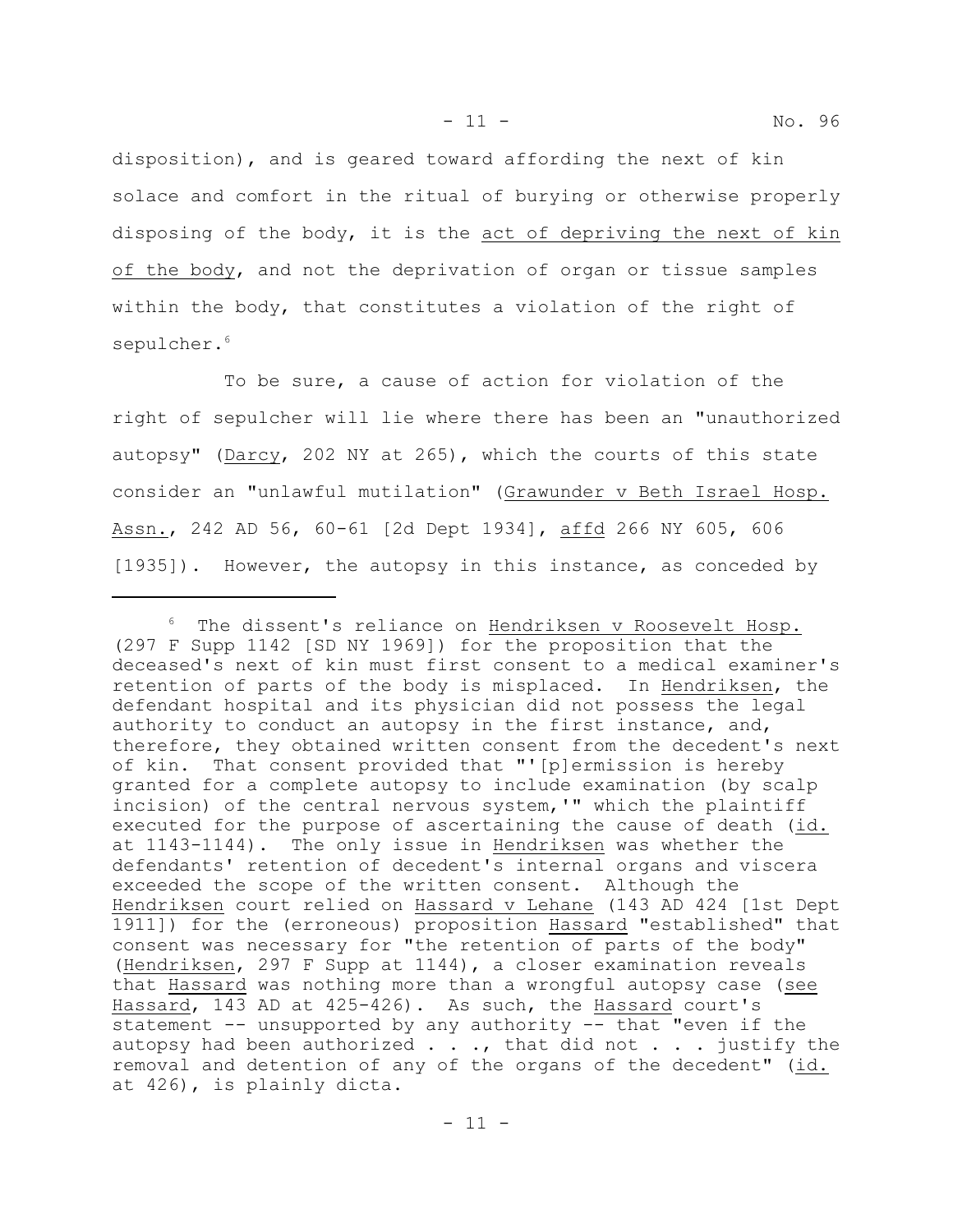the Shipleys, was plainly authorized. Indeed, there is nothing in our common law jurisprudence that mandated that the medical examiner do anything more than produce the decedent's body for a proper disposition. Thus, the only way there could be a violation of the Shipleys' right of sepulcher would be if the common law directed the medical examiner to produce not only decedent's body for proper disposition once the authorized autopsy was conducted, but the organs and tissue samples as well.

The Shipleys claim that, notwithstanding the medical examiner's statutory authorization to conduct autopsies and retain organs for examination and testing, both the common-law right of sepulcher and Public Health Law § 4215 (1) require that the brain and tissue samples removed during the autopsy be returned to a decedent's next of kin and only they, the next of kin, may direct the manner of their disposition. Public Health Law  $\frac{1}{2}$  4215 (1) states that:

> "[i]n all cases in which a dissection has been made, the provisions of this article [42, entitled "Cadavers"], requiring the burial or other lawful disposition of a body of a deceased person, and the provisions of law providing for the punishment of interference with or injuries to it, apply equally to the remains of the body after dissection as soon as the lawful purposes of such dissection have been accomplished" (emphasis supplied).

The Appellate Division held that the medical examiner had a "mandatory obligation" and "ministerial" duty pursuant to the common-law right of sepulcher and Public Health Law § 4215 (1) to turn over to the Shipleys the organs that he removed from

- 12 - No. 96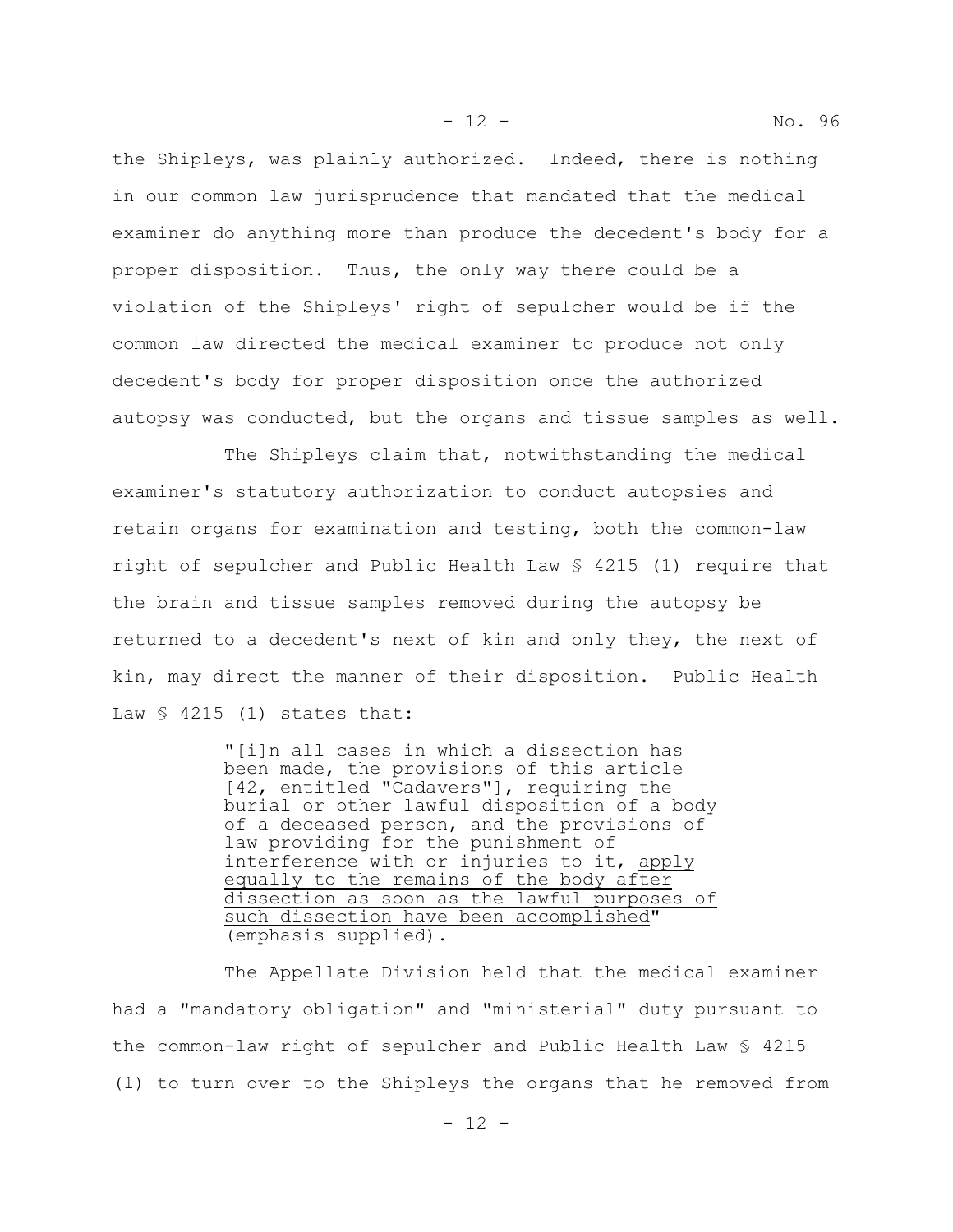decedent, once he had completed the dissection and "the legitimate purposes of the retention of those remains [had] been fulfilled" (80 AD3d at 178). This was error that broadly expanded the medical examiner's obligations under common law and statute.

We have explained that "ministerial acts -- meaning conduct requiring adherence to a governing rule, with a compulsory result -- may subject the municipal employer to liability for negligence" (Lauer, 95 NY2d at 99, citing Tango v Tulevech, 61 NY2d 34, 40-41 [1983] [liability will be imposed if the ministerial action is "otherwise tortious and not justifiable pursuant to statutory command"]). Indeed, section 4215 (1) contains a "governing rule" or "statutory command" to the extent that the medical examiner, once he or she is finished with the authorized dissection, must turn the "remains of the body after dissection" over for "burial or other lawful disposition." The issue thus boils down to whether the statutory language "remains of the body" refers to what is left of the body after the autopsy has been conducted (as the City argues), or requires the medical examiner to turn over not only the body itself but also any organs or tissue samples that have been removed during the autopsy (as the Shipleys contend).

That there is ambiguity concerning the statutory language "remains of the body," which is not a defined term, necessarily means that although the Legislature has provided the medical examiner with a "governing rule" and "statutory command"

- 13 - No. 96

- 13 -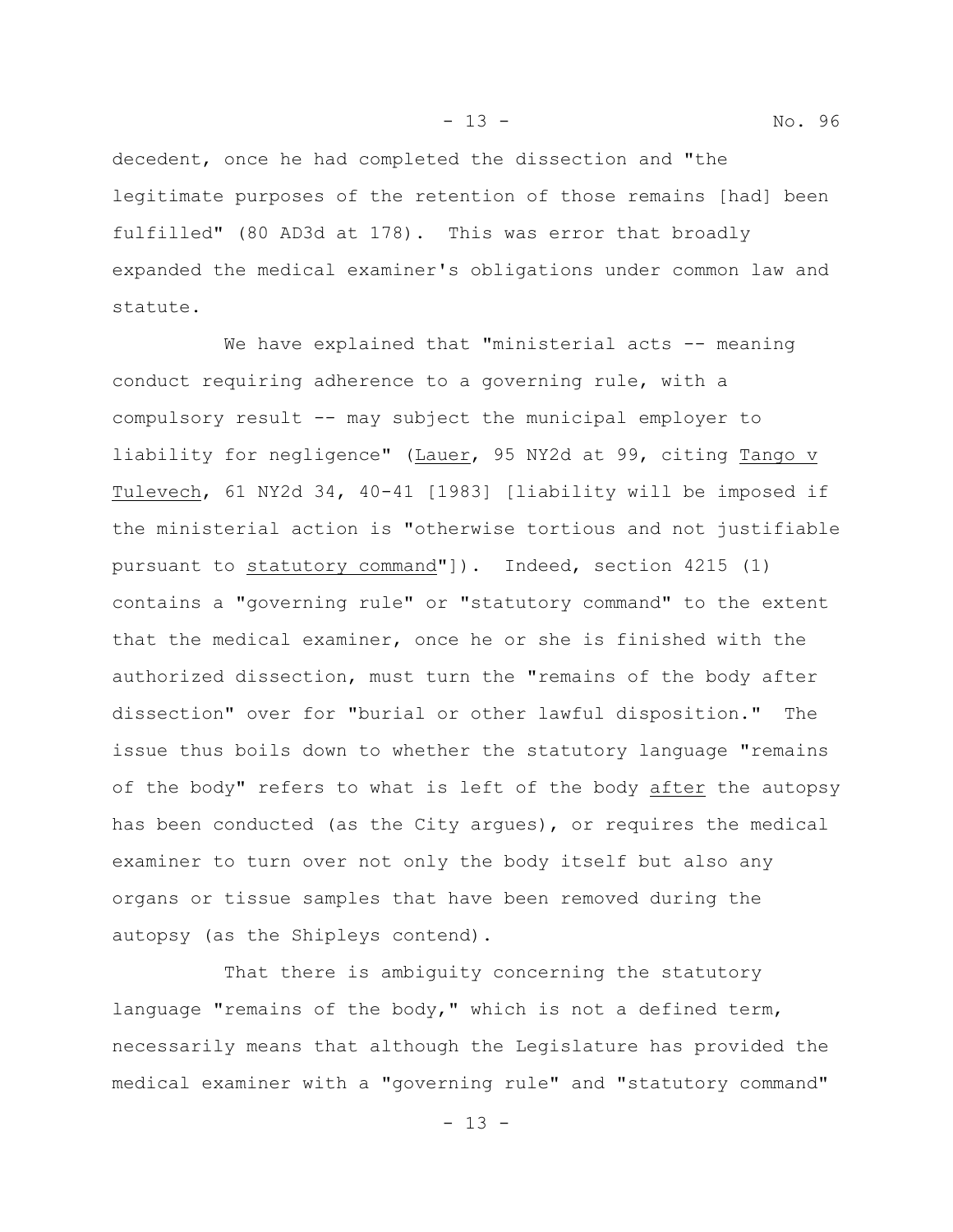to turn over a decedent's body for burial or proper disposition, it has not issued such a rule or command directing the medical examiner to turn over the organs and tissue samples recovered as a result of a dissection or autopsy.<sup>7</sup> Had the Legislature so intended, rather than utilizing the phrase "remains of the body," it could have utilized the specific words "tissue, organ or part thereof" as it has done in other sections of article 42 of the Public Health Law (see Public Health Law §§ 4216 [making it a class D felony for a person to remove from a dead body "any tissue, organ or part thereof"]; 4217 [making it a misdemeanor for a person to purchase or receive "any tissue, organ or part"

<sup>&</sup>lt;sup>7</sup> The dissent asserts that Public Health Law  $\frac{1}{5}$  4215 (2)'s statement that, where an autopsy or dissection has been made on an "unclaimed body $[j]$ ... the persons having possession of the body may, in their discretion, cause it to be either buried or cremated, or may retain parts of such body for scientific purposes," necessarily means that "parts of such body" is a subset of "remains of the body" such that "remains of the body" must mean more than the cadaver itself (dissenting op, at 13-14). Section 4215 (2), however, provides more interpretive evidence that, had the Legislature intended for "remains of the body" to include something more than the cadaver itself, it knew how to do so. Indeed, the Public Health Law provides guidance concerning the delivery and disposal of unclaimed bodies (see Public Health Law SS 4211 [Cadavers; unclaimed; delivery to schools for study]; 4212 [Cadavers; unclaimed; delivery to schools; procedure]; 4214 [2] ["In the case of an unclaimed body of a deceased person, the medical colleges, schools, institutes and universities shall have a priority claim to the said body, for the purposes of medical, anatomical or surgical science and study as provided in this article"]; 4215 [2]). Plainly, the use of the language "parts of such body for scientific purposes" in section 4215 (2) is intended to protect certain institutions from criminal penalties for unlawful autopsy and dissection. It does not follow, as the dissent argues, that the use of the term "parts of such body" is meant as a limitation on a medical examiner's authority to retain organs and tissues.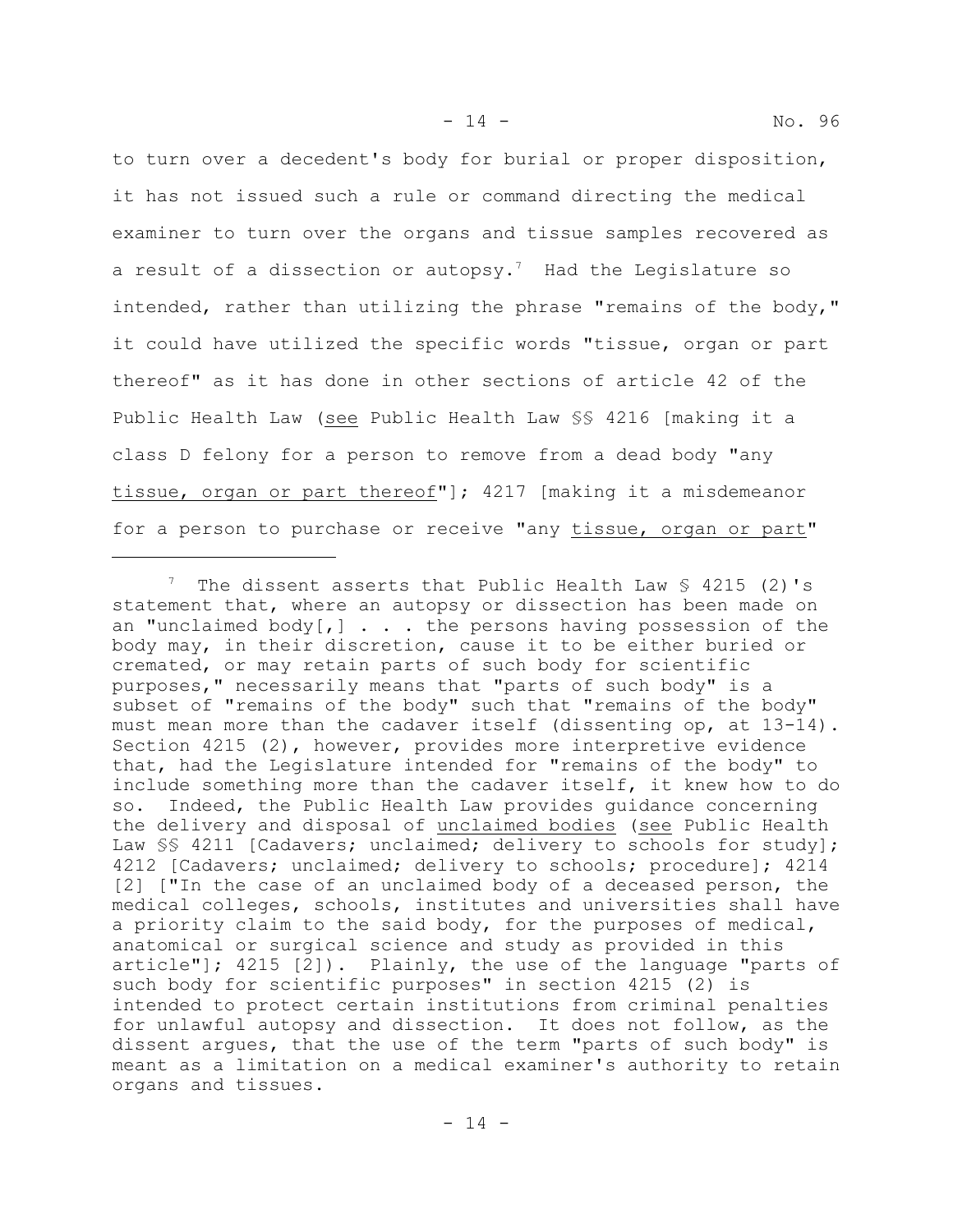of a dead body]; 4218 [making it a class D felony for a person to open a grave or other place of internment "with intent to remove the body, or any tissue, organ or part thereof, for the purpose of selling it or demanding money for the same, of for the purposes of dissection . . . "]).

The Legislature did not include such language in section 4215 (1). If anything, the Public Health Law's designation of "tissues, organs, and body parts . . ., body fluids that are removed during . . . autopsy" as "regulated medical waste" (Public Health Law § 1389-aa [1] [b]), which must be stored, contained and treated or disposed of in a particular manner (see Public Health Law §§ 1389-cc; 1389-dd), only underscores that the medical examiner did not have a ministerial duty to turn over such organs and tissue samples as a matter of course. Absent any specific legislative command that he do so, it was within the medical examiner's discretion to determine (a) what organs and tissue samples to retain; and (b) whether to apprise the Shipleys that decedent's body had been returned without the specimens.

The enactment of article 42 of the Public Health Law constituted legislative acknowledgment that certain governmental and non-governmental actors, such as coroners, medical examiners, and hospital and mortuary personnel, may, in certain circumstances, need to conduct dissections for a myriad of

- 15 - No. 96

 $- 15 -$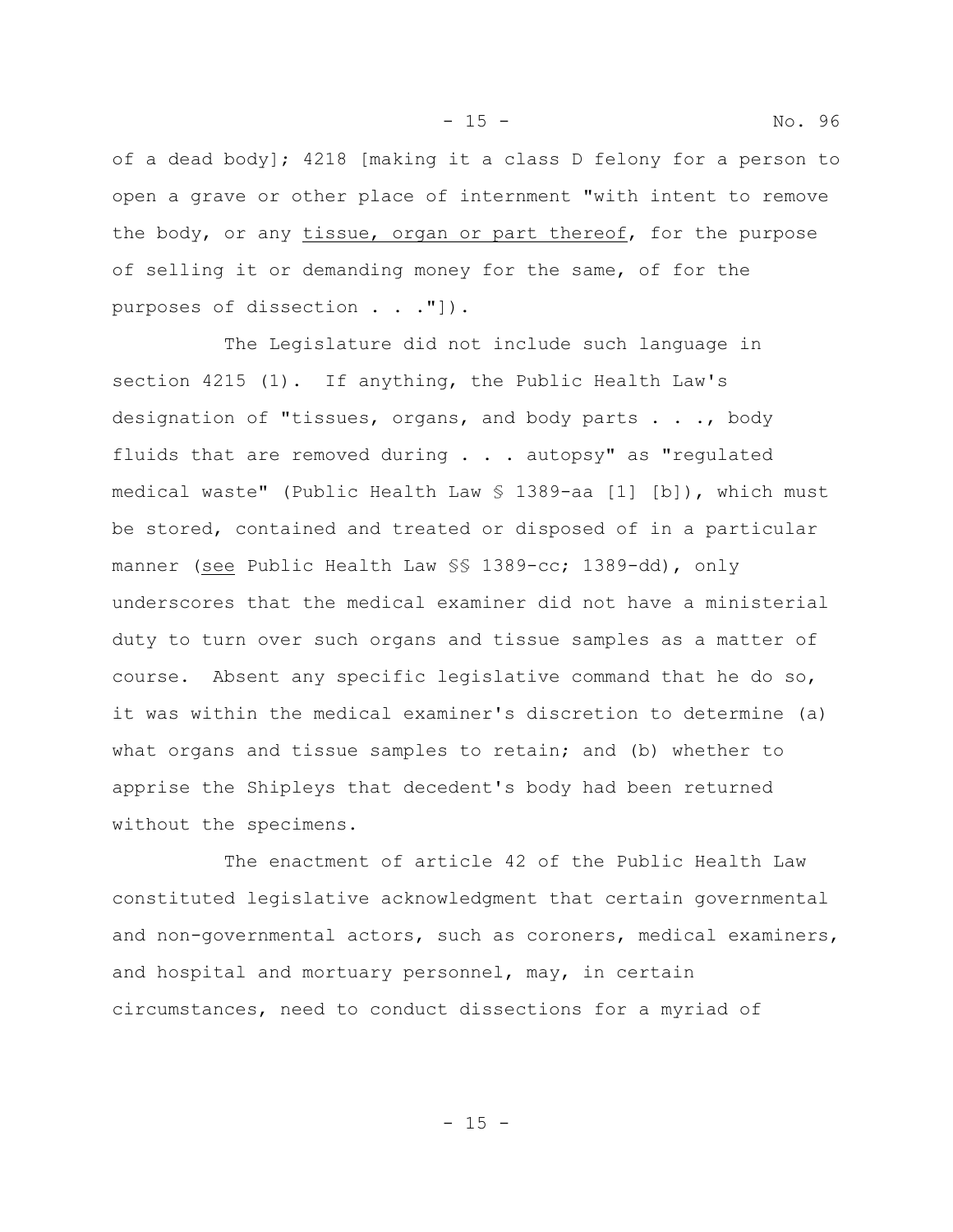reasons.<sup>8</sup> In such situations, the "immediate" possession of the deceased's body by the next of kin is necessarily delayed. This is evidenced by Public Health Law § 4200's directive that "every body of a deceased person, within this state, shall be decently buried or incinerated within a reasonable time after death," unless "a right to dissect it is expressly conferred by law" (Public Health Law § 4200 [1] [emphasis suppled]). And, of course, the right of certain individuals to dissect and conduct autopsies is "expressly conferred by law."

When the Legislature enacted statutes granting medical examiners (and others) the authority to conduct autopsies and dissections (see Public Health Law §§ 4209; 4210), it acknowledged through the enactment of section 4215 (1) that there would be situations where the decedent's body may not be buried or incinerated within a reasonable time after the decedent's death, as per section 4200 (1)'s directive. Thus, section 4215 strikes a balance permitting the lawful dissection of a body, while concomitantly ensuring that once the lawful purposes have been accomplished the body will be buried, incinerated or properly disposed of as per section 4200 (1), and that the penalties for the interference or injuries to the body would "apply equally to the remains of the body after dissection . . ."

When section 4200 (1) and section 4215 (1) are read in

<sup>&</sup>lt;sup>8</sup> For instance, autopsies and hygienic maintenance of the deceased's body in preparation for disposition.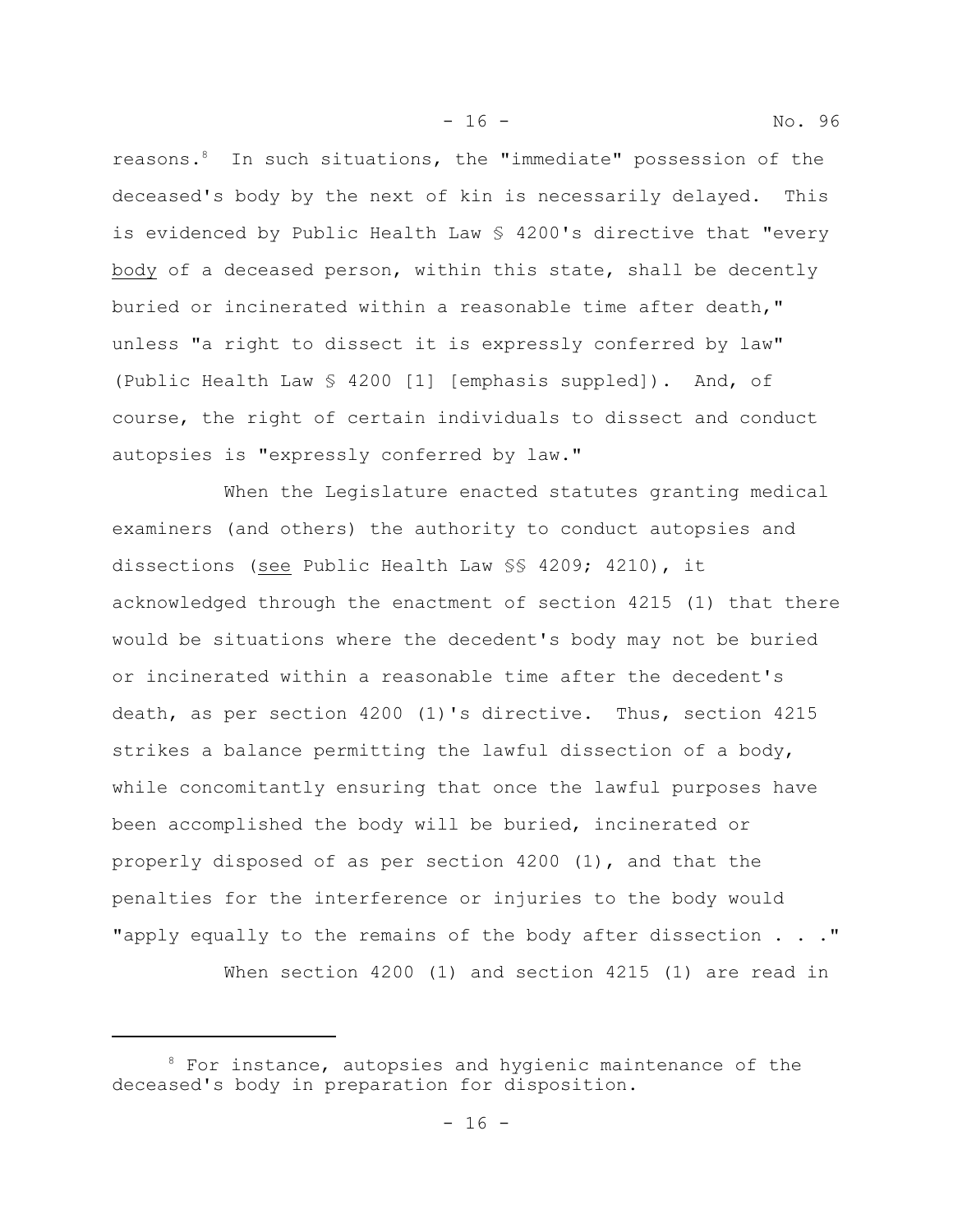tandem, there is no language that would cause a medical examiner to divine from section 4215 (1) that he or she is required to return not only decedent's body, but the organs and tissue samples that the medical examiner is legally permitted to remove. Similarly, our right of sepulcher jurisprudence does not mandate that a medical examiner return decedent's organs and tissue samples. Thus, because there was no governing rule or statutory command requiring a medical examiner to turn over organs and tissue samples, it could not be said that he or she has a ministerial duty to do so. At most, a medical examiner's determination to return only the body without notice that organs and tissue samples are being retained is discretionary, and, therefore, no tort liability can be imposed for either the violation of the common-law right of sepulcher or Public Health Law  $\frac{1}{2}$  4215 (1). Once a medical examiner returns a decedent's body sans the organs and tissue samples, the medical examiner for all intents and purposes has complied with the ministerial duty under section 4215 (1). Absent a duty to turn over organs and tissue samples, it cannot be said that the medical examiner has a legal duty to inform the next of kin that organs and tissue samples have been retained.

The events that precipitated this litigation were tragic and unfortunate. But, absent any specific rule requiring the medical examiner to turn over the removed organs and tissue samples and/or notify the Shipleys that the brain and such tissue samples had been retained for further examination and testing,

- 17 - No. 96

- 17 -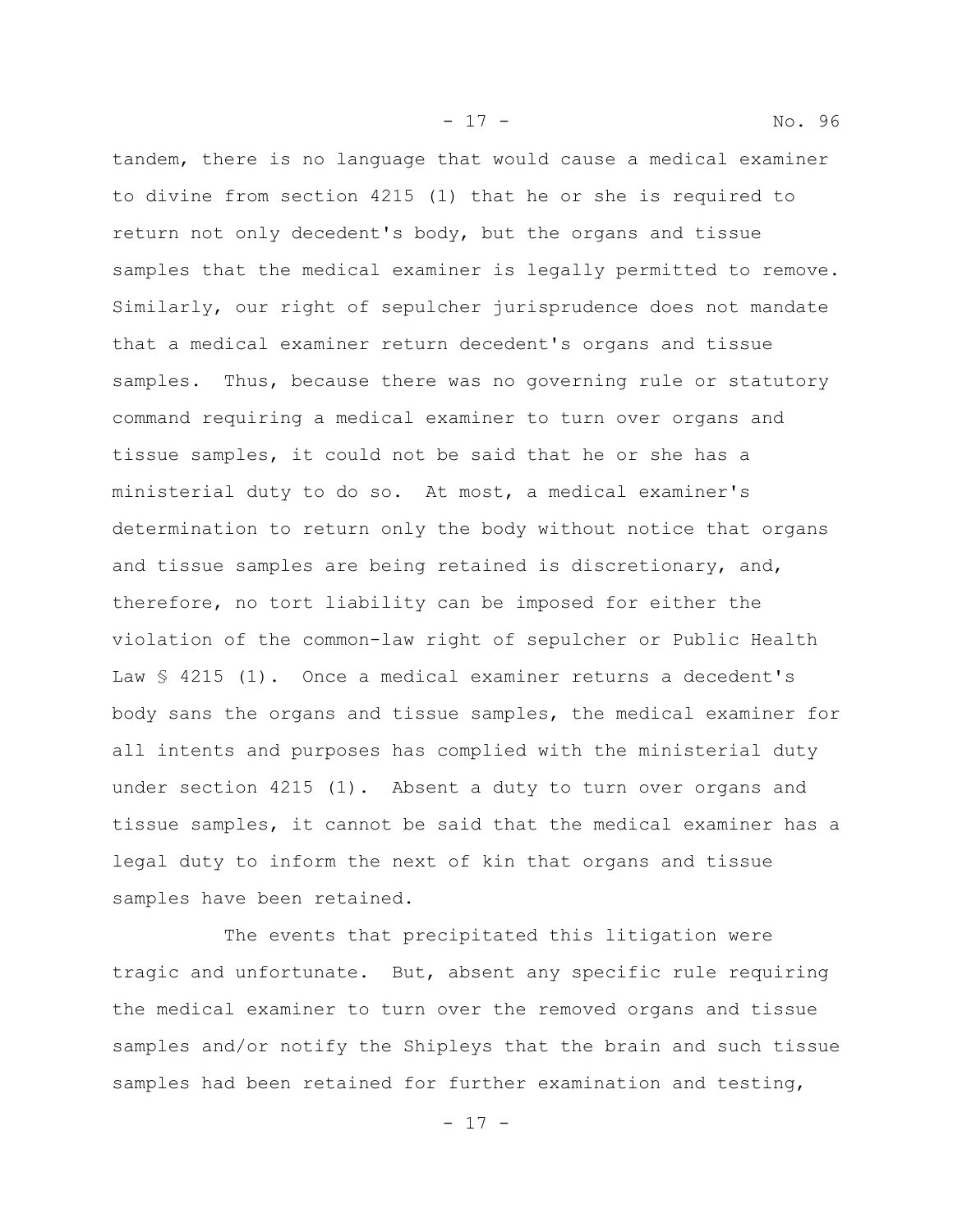- 18 - No. 96

liability cannot be imposed on the City for failing to abide by an alleged "ministerial" duty when there was no specific directive for a medical examiner to follow other than the mandatory obligation to return the body once finished with the lawful objectives of the examination.

V.

The issues raised on this appeal are of a sensitive nature. The Appellate Division attempted to craft a notification rule that it claimed would be "hardly onerous" for the medical examiner to follow, i.e., the "simple act of notifying the next of kin that, while the body is available for burial, one or more organs have been removed for further examination" and that they may be accepted at a later date for burial (80 AD3d at 178). But the claimed ease of that rule's application is irrelevant in the context of these matters because practical and policy considerations exist beyond merely providing next of kin with notification.

The Appellate Division's notification rule -- which the Office of the New York City Medical Examiner has followed (not out of its belief that it is appropriate but rather because it felt compelled by the Appellate Division to do so) -- presumes that all next of kin actually want to be notified. The Appellate Division's notification rule raises more questions than it answers, such as what type of notice is required; what the time period is for when such notice should be given; which organs, tissues and specimens must be turned over and how; and how long

- 18 -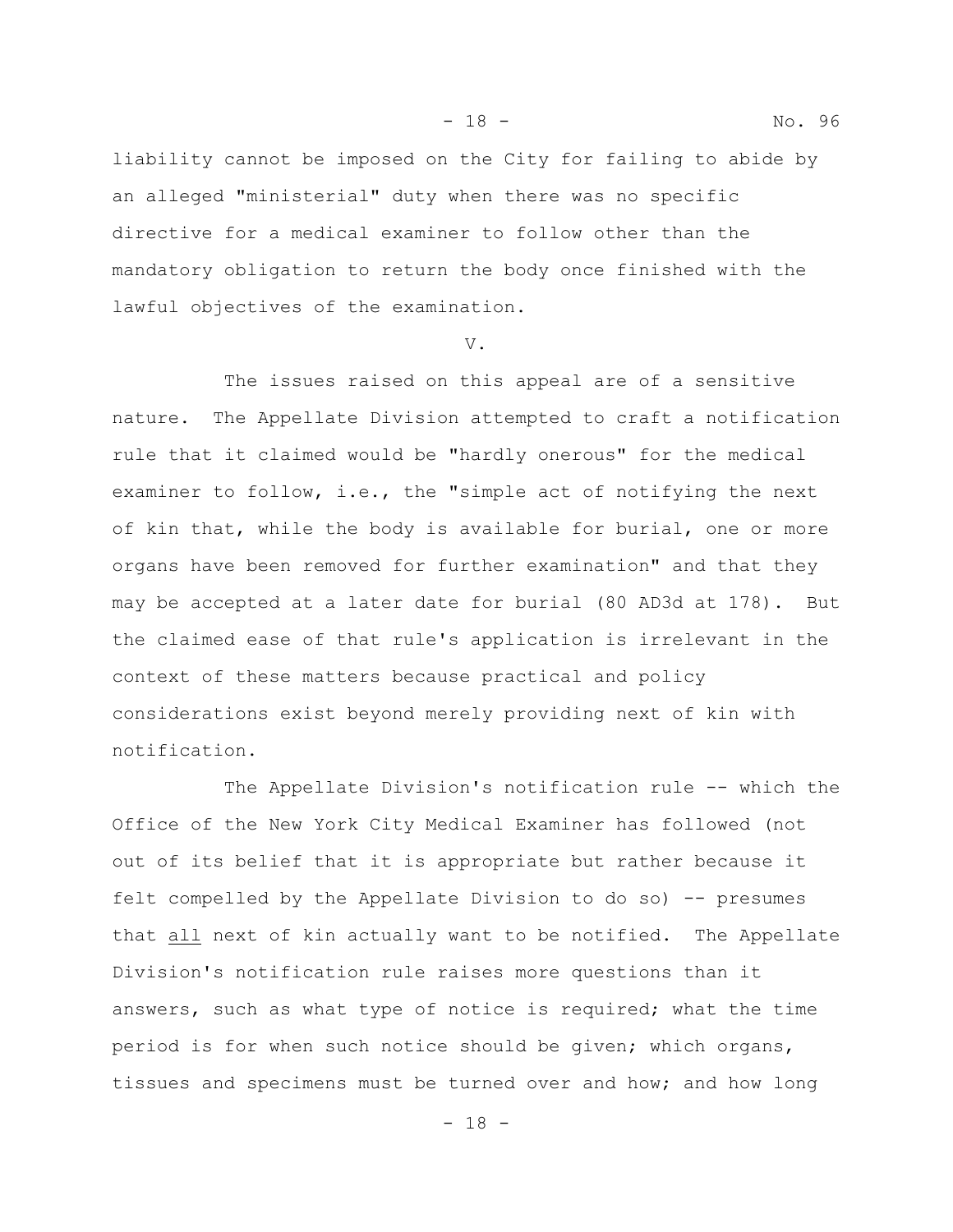- 19 - No. 96

should such organs, tissues and specimens be retained while the next of kin determine whether they wish to bury the body with those items.

Other jurisdictions have impliedly recognized the inherent problem with judicially-crafted notice rules and, after the commencement of litigation by next of kin asserting that they possessed a property interest in their decedents' organs (see Waeschle v Dragovic, 576 F3d 539, 545 [6th Cir 2009], cert den 559 US 1037 [2010]; Albrecht v Treon, 118 Ohio St3d 348, 350, 889 NE2d 120, 122 [2008]), enacted statutes that provide legislative guidance on a medical examiner's obligations concerning the return of a decedent's organs and tissues after a lawful autopsy has been conducted (see Mich Compiled Laws Ann § 52.205 [6] [requiring medical examiner to "promptly deliver or return the body or any portion of the body to relatives or representatives of the decedent," but allowing the medical examiner to "retain any portion of the body" that the medical examiner considers necessary; setting forth the notification and record-keeping procedures the medical examiner must follow "if a portion of the body retained is an entire organ or limb of the decedent," and also calling for the disposition of the unwanted organs or limbs as "medical waste"]; Ohio Rev Code Ann  $\S$  313.123<sup>9</sup> [defining]

<sup>&</sup>lt;sup>9</sup> These medical waste and religious exemption provisions are somewhat similar to ours (see Public Health Law §§ 1389-aa [1] [b] [medical waste]; 4210-c ["no dissection or autopsy shall be performed over the objection of a surviving relative or friend of the deceased that such procedure is contrary to the religious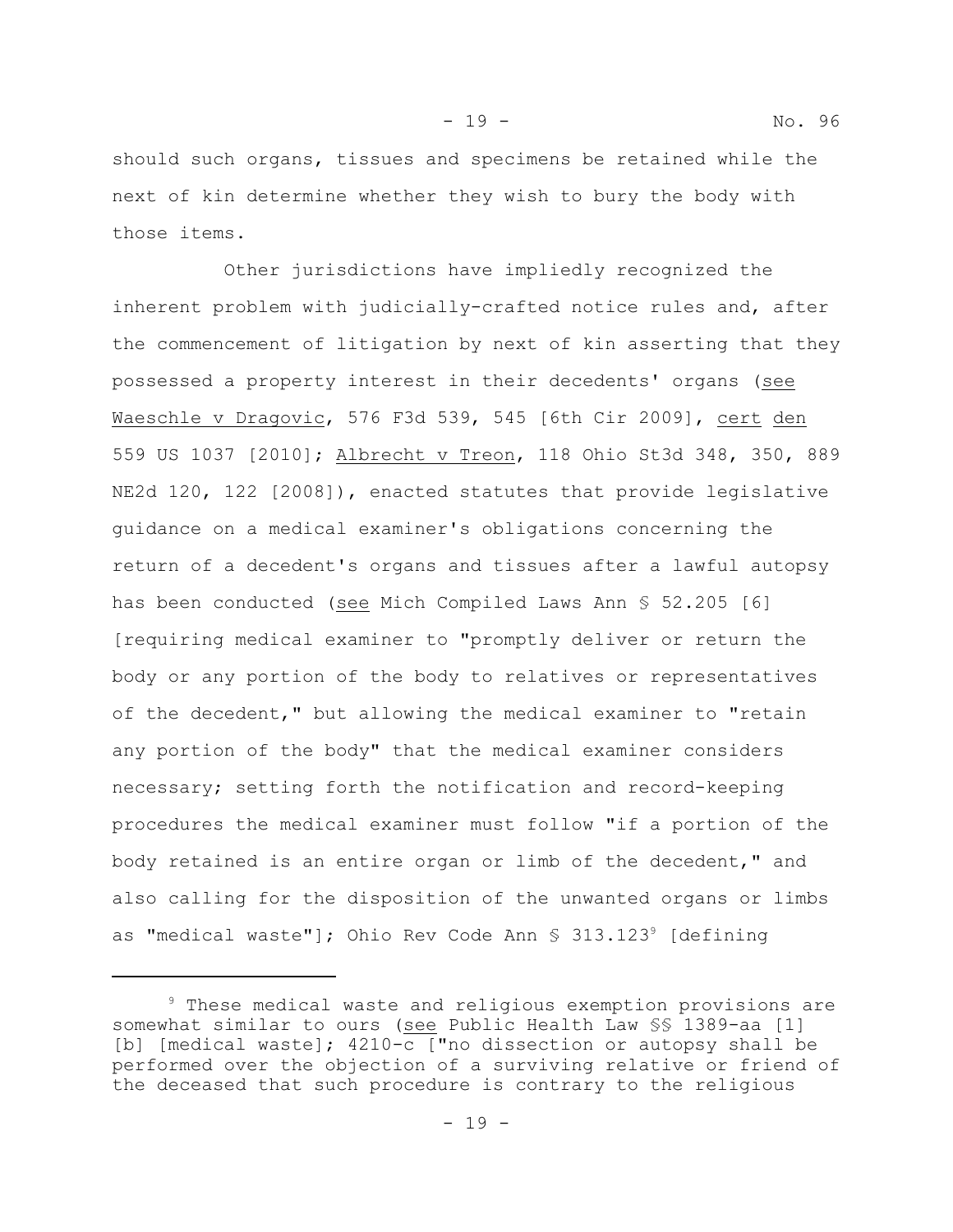"retained tissues, organs, blood, other bodily fluids, gases and other specimens from autopsy" as "medical waste" and requiring their disposal in accordance with state and federal law, but providing for a religious exemption that prohibits the coroner from removing those specimens unless such removal "is a compelling public necessity," and, in such case, the coroner must "return the specimens, as soon as is practicable, to the person who has the right to the disposition of the body," unless the specimen is a DNA specimen]).

VI.

There is simply no legal directive that requires a medical examiner to return organs or tissue samples derived from a lawful autopsy and retained by the medical examiner after such an autopsy. The medical examiner's obligations under both the common-law right of sepulcher and Public Health § 4215 (1) are fulfilled upon returning the deceased's body to the next of kin after a lawful autopsy has been conducted. If the Legislature believes that next of kin are entitled to notification that organs, tissues and other specimens have been removed from the body, and that they are also entitled their return prior to burial of the body or other disposition, it should enact legislation delineating the medical examiner's obligations in that regard, as it is the Legislature that is in the best

- 20 - No. 96

believe of the decedent," unless compelling public necessity can be demonstrated]).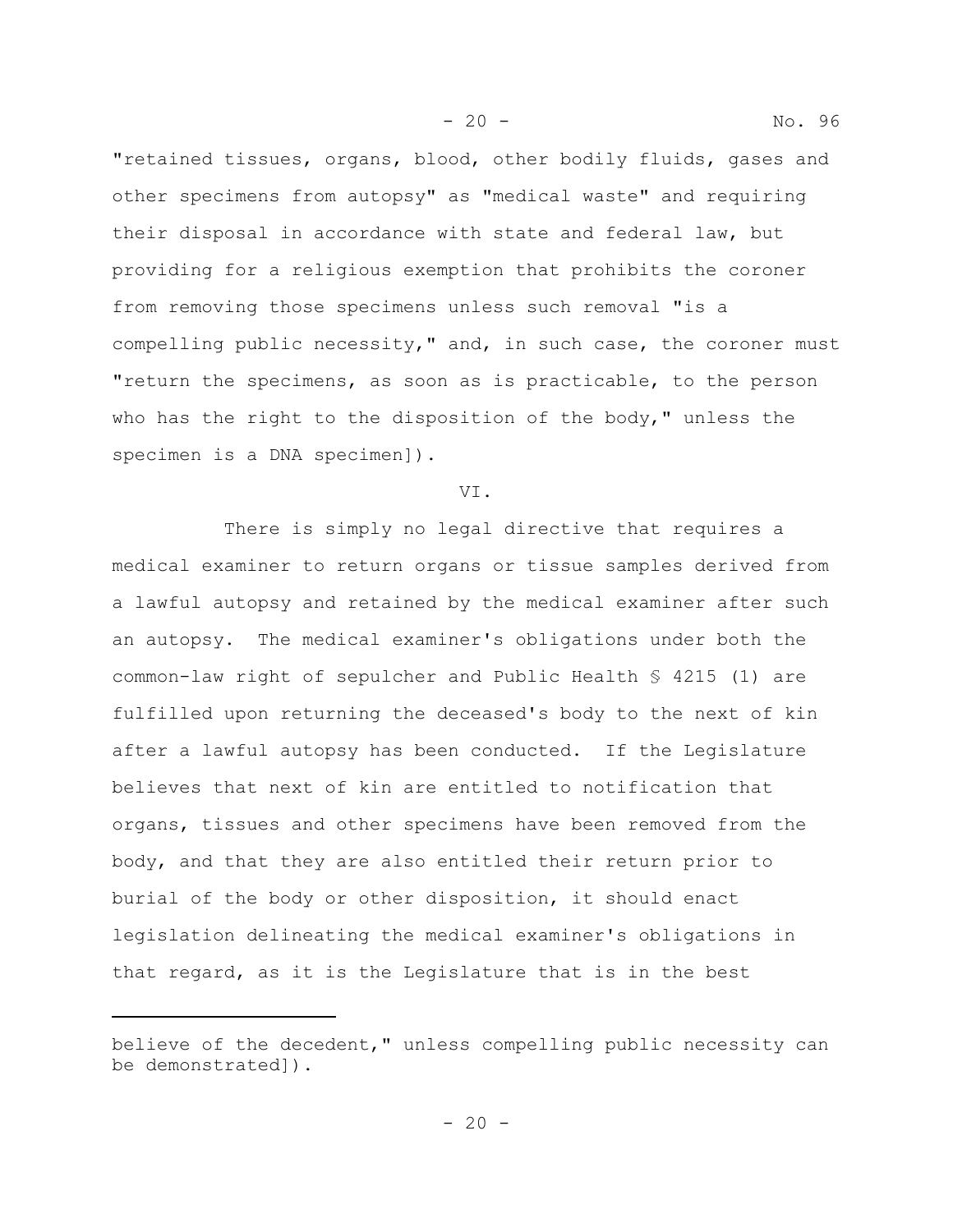position to examine the issue and craft legislation that will consider the rights of families and next of kin while concomitantly taking into account the medical examiner's statutory obligations to conduct autopsies.

Accordingly, the order insofar appealed from should be reversed, with costs, and the complaint dismissed in its entirety.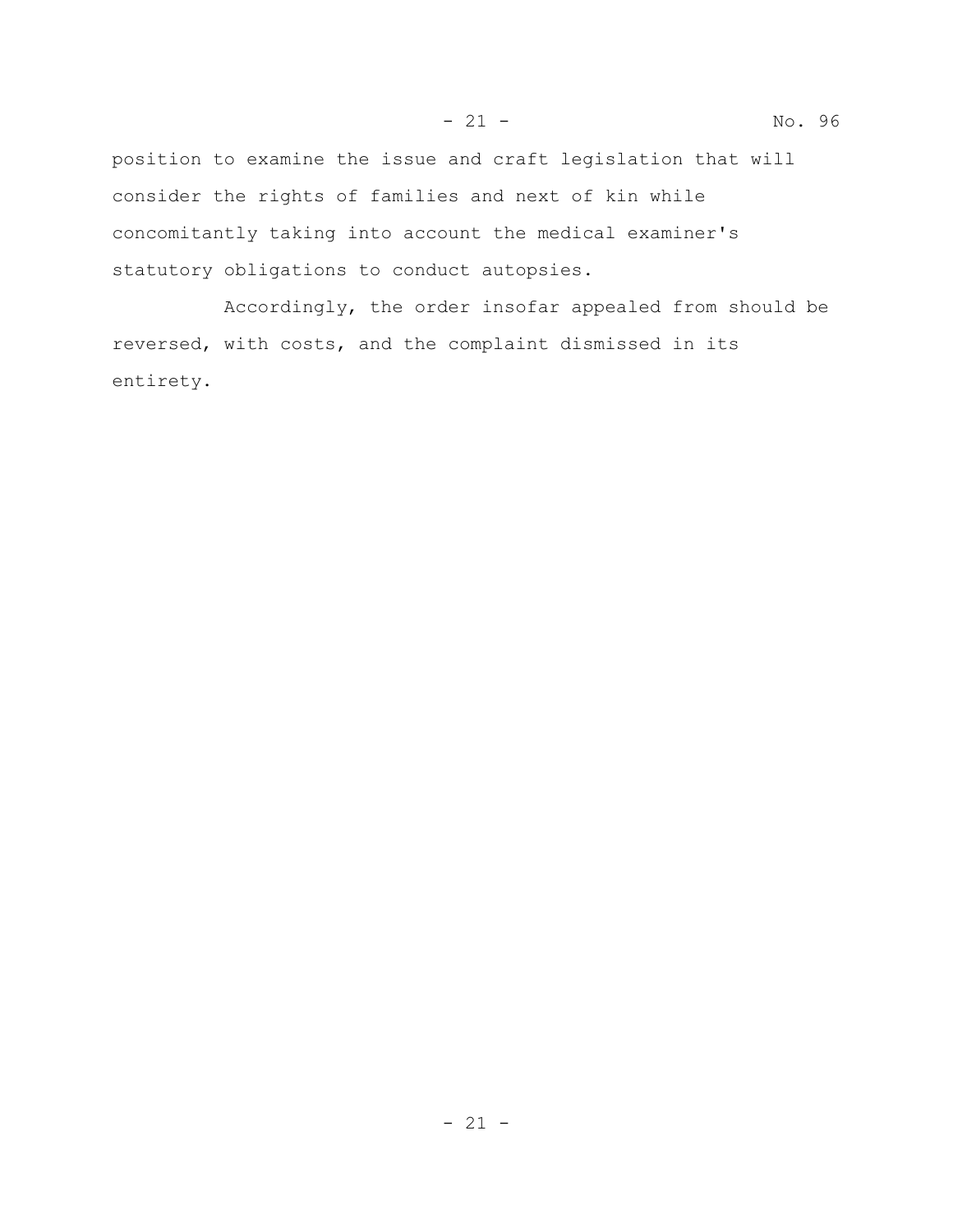Andre Shipley et al. v. City of New York, et al. No. 96

# RIVERA, J.(dissenting):

The underlying facts leading to this appeal are horrific, and although specific to the parties, they remind us of the grief experienced upon the passing of a family member and the urgent desire of the living to provide final repose to the dead. Throughout history, individuals from different cultures and communities have performed funeral rites, based on personal beliefs and religious customs, intended to send the deceased to a final resting place. This most human of acts has been repeated over the centuries in myriad and unique ways, and within our legal system the common law has recognized the next of kin's right to possession of the body for preservation and burial, known as the right of sepulcher.

This appeal requires the Court to consider this ancient right in the context of the defendants' statutory authority to conduct an autopsy on the body of the deceased. Resolution of the issues raised by the parties must be based on applicable common and statutory laws, which embody New York State's longestablished "[r]espect for the dead, [and] the feelings of [human beings] for their deceased parents, relatives and friends" (Finley v Atlantic Transp. Co. Ltd., 220 NY 249, 255 [1917]). In

 $- 1 -$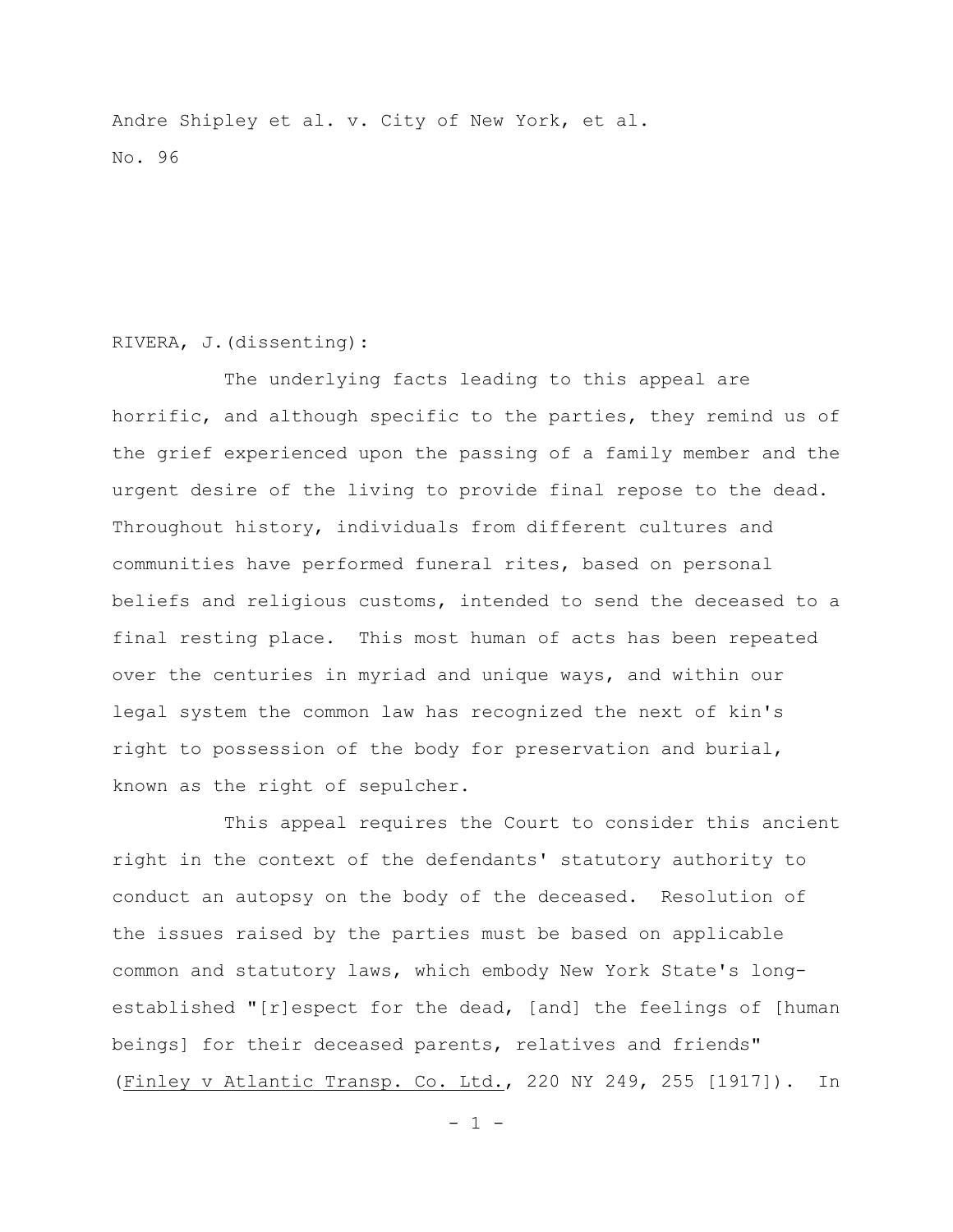accordance with the plaintiffs' right of sepulcher and the mandates of the Public Health Law, I would hold that defendants' statutory authority to conduct an autopsy does not permit a medical examiner to retain organs once the lawful purpose for their retention has been accomplished, absent notification to, and consent from the next of kin. Therefore, I disagree with the majority's conclusion that a medical examiner has unfettered discretion to retain organs once they no longer serve any legitimate purpose, and also to withhold information from the next of kin that parts of the body are unavailable immediately for burial, or are never to be returned. I therefore dissent.

#### I.

Plaintiffs Andre and Korisha Shipley lost their only son, 17-year-old Jesse Shipley, while he was a passenger in a car involved in a motor vehicle accident in Staten Island. During the course of Jesse's autopsy, the forensic pathologist and Richmond County's then-Acting Deputy Chief Medical Examiner removed and took tissue samples from various organs, including the heart, liver, and kidney, and then reinserted those organs into the body.

The medical examiner also removed and retained Jesse's entire brain for future examination by another doctor. According to the medical examiner it was his Office's standard practice to preserve the brain in formaldehyde and then wait until

- 2 - No. 96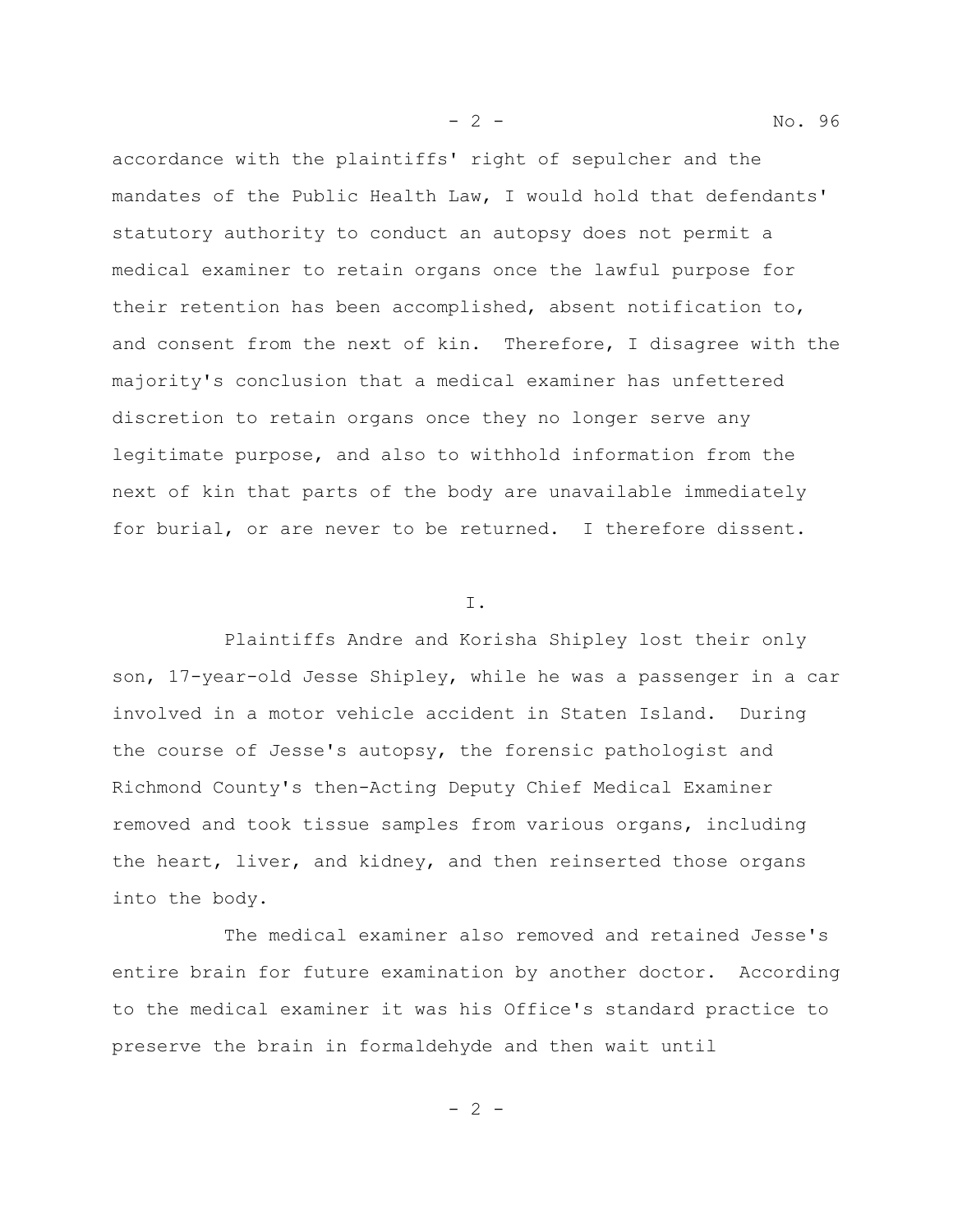approximately six more specimens were ready before requesting that the doctor travel to Staten Island to conduct the neuropathological study of the brains. The medical examiner explained that "it doesn't make sense" for the doctor "to come and do one."

The medical examiner completed the autopsy within 24 hours of Jesse's death, and the body was transferred to the funeral home the following day, whereupon the family held funeral services and buried their son three days later. It is undisputed that the medical examiner did not notify the plaintiffs before the autopsy or in advance of the burial that their son's brain had been removed and retained for future study.

Plaintiffs alleged that they first learned about the retention of Jesse's brain two months after the burial, under apparent gruesome circumstances. According to plaintiffs, they learned from their daughter that during a field trip to the Medical Examiner's Office several students and a teacher from Jesse's high school saw what they believed to be a brain and other body parts on display in a jar labeled with Jesse's name and the words "as a result of drunk driving." The students had an emotional reaction to seeing the jar and its contents, and as a result the teacher immediately cancelled the trip and left with the students.

After plaintiffs confirmed that Jesse's brain had been removed and retained, they spoke with their priest, who informed

- 3 -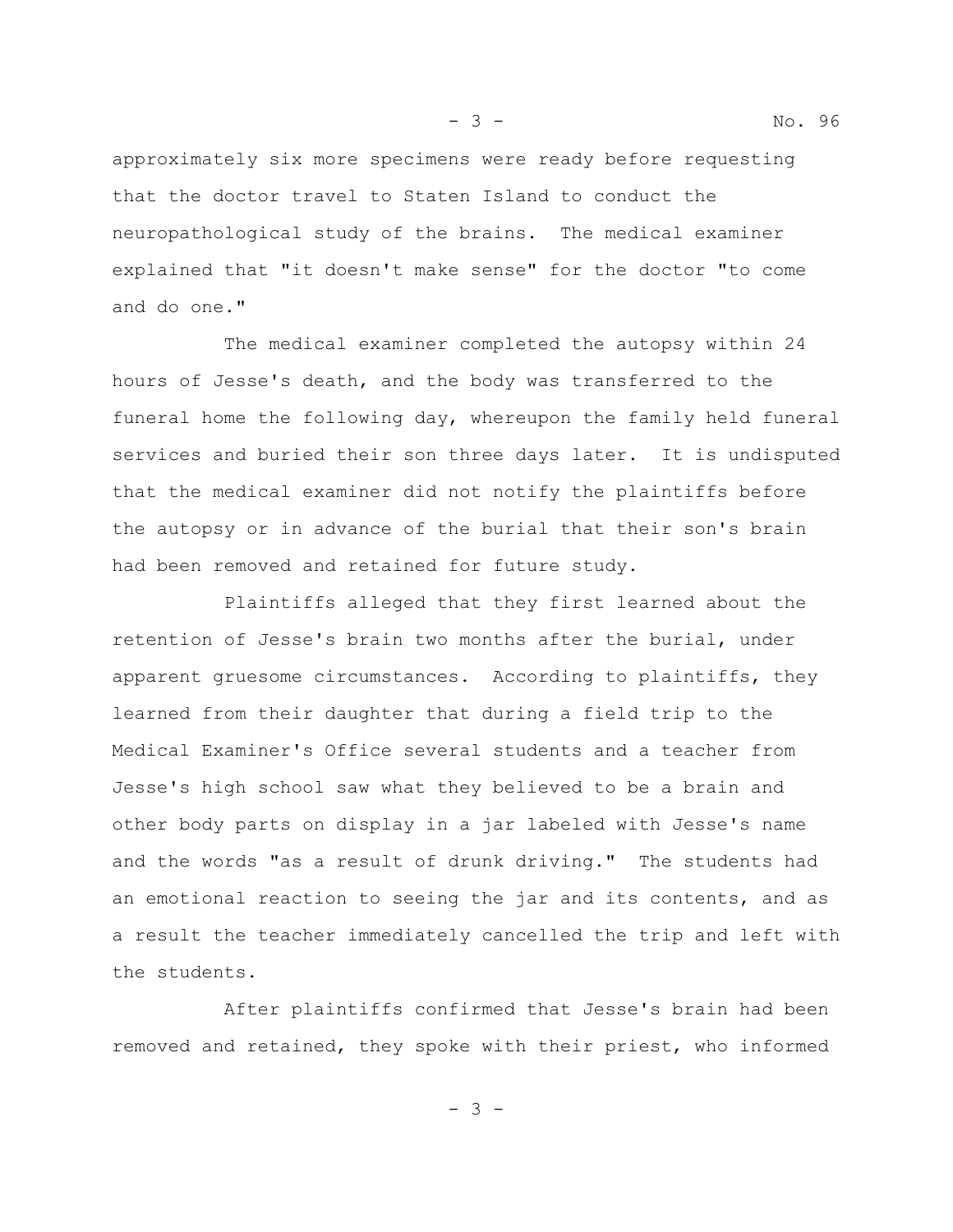them that their son's burial was not proper without the remaining body parts. In response to the plaintiffs' request, the Medical Examiner's Office returned the brain and the retained samples of several other organs to the family. Plaintiffs then conducted a second funeral and burial service for their son, months following the first.

Plaintiffs thereafter commenced this action against the City of New York and the Office of the New York City Medical Examiner, asserting, inter alia, damages for costs and emotional injuries due to the defendants' violation of plaintiffs' right of sepulcher. The majority rejects what had proved successful arguments in support of the plaintiffs' claims in the courts below, but does so by misreading defendants' statutory authority to retain organs during the course of Jesse's autopsy.

#### II.

Under New York's common-law right of sepulcher, the next of kin has the absolute right to the immediate possession of a decedent's body for preservation and burial (Darcy v Presbyt. Hosp. in City of New York, 202 NY 259 [1911]; Finley, 220 NY 249; Estate of Scheuer v City of New York, 10 AD3d 272 [1st Dept 2004], lv denied 6 NY3d 708 [2006]). The concept of a family's right to burial, recognized by diverse cultures and religious faiths, is age-old and serves an important role in the complexity of human existence. As one court has described it,

 $-4 -$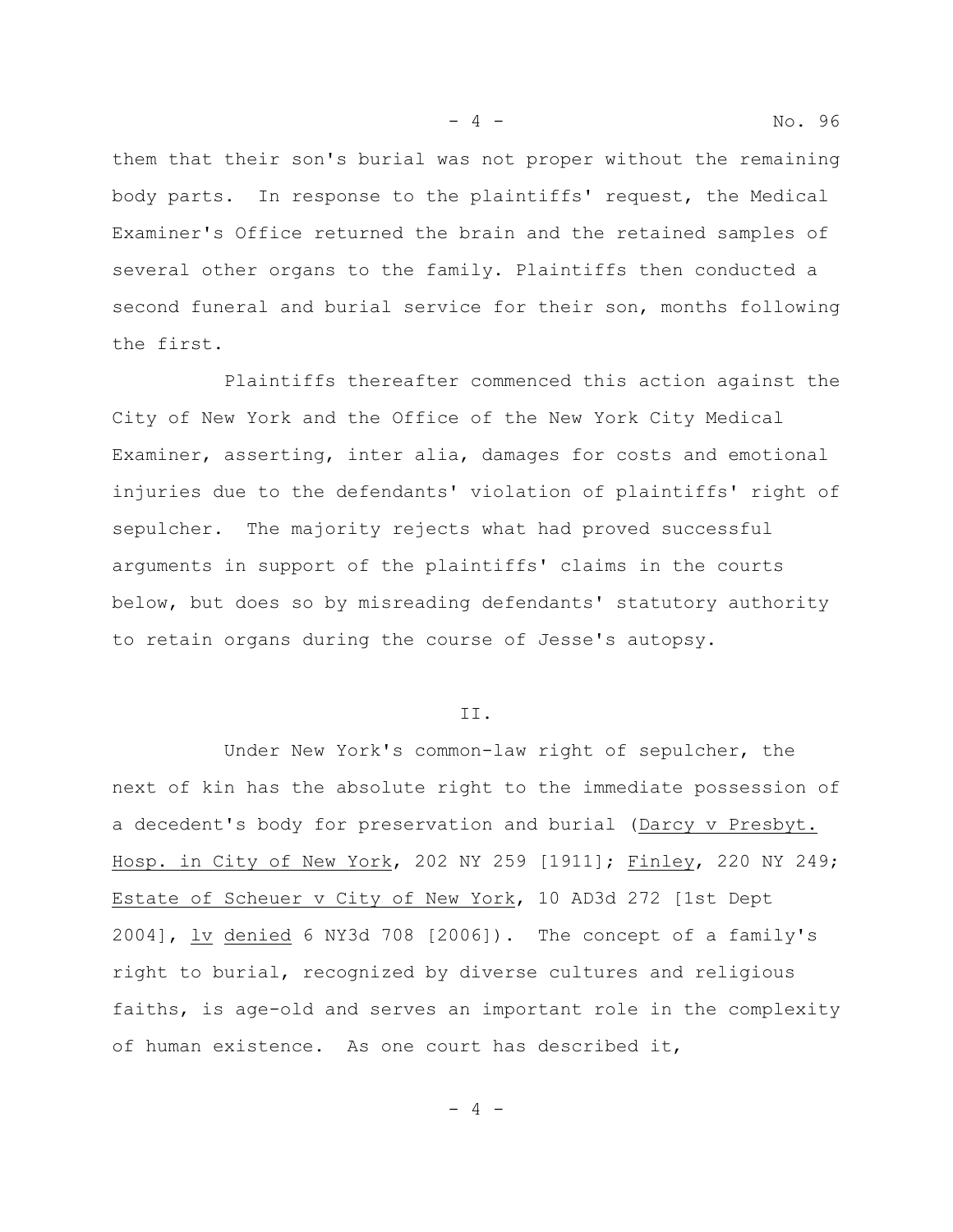"[t]he right of sepulcher, evoking the mystery and sorrow of death and the hope for an afterlife, has been ritualized since the earliest pre-Christian civilizations. From the Egyptian mummification process to the Roman civil law's imposition of a duty of burial, virtually every faith and society has exhibited a reverence for the dead"

(Melfi v Mount Sinai Hosp., 64 AD3d 26, 32 [1st Dept 2009]). The duty associated with disposition of the body concerns "the legal right of the surviving next of kin to find 'solace and comfort' in the ritual of burial" (id., 64 AD3d at 32; see also Finley, 220 NY at 257 [recognizing unauthorized burial at sea "depriv(ed) the next of kin of the solace of giving the body a decent burial"], and Stahl v William Necker, Inc., 184 AD 85, 90-91 [1st Dept 1918]["[n]ext of kin have the right to the possession for the purpose of burial or other disposition which they may see fit to make of the body of a deceased relative"]).

It is now well-settled that violation of the next of kin's right to burial is compensable. One of the earliest and clearest articulations of such a claim appears in Foley v Phelps (1 AD 551 [1st Dept 1896]), wherein the court stated that

> " '[t]he right to bury a corpse, and to preserve its remains, is a legal right, which the courts of law will recognize and protect.' The right is to the possession of the corpse in the same condition it was in when death supervened. It is the right to what remains when the breath leaves the body, and not merely to such a hacked, hewed and mutilated corpse as some stranger . . . may choose to turn over to an afflicted relative"

(id. at 555, quoting Brick Church Case, 4 Bradf. (Sur.) 532).

- 5 -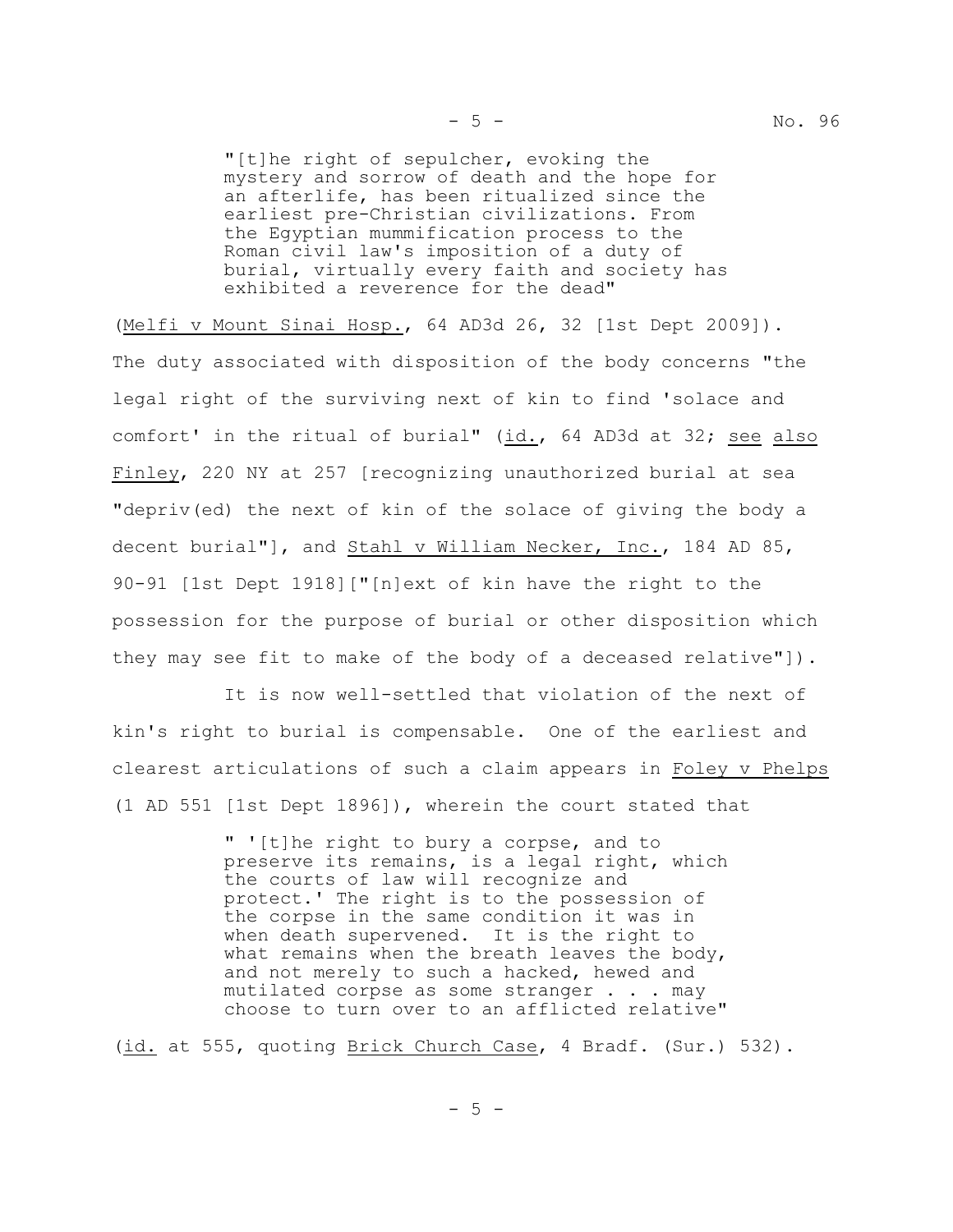- 6 - No. 96

Then in 1911, in Darcy v Presbyterian Hosp. in City of N.Y., this Court held that a surviving spouse could maintain a cause of action for "wounded feelings and mental distress" arising from the unlawful interference with her right to possession of her husband's body and the unauthorized dissection of his remains (202 NY at 263). Just six years later, when this Court decided Finley, the courts had already recognized a right of action "for an unauthorized dissection or one contrary to the wishes or consent of the widow, heirs or next of kin . . . for retaining organs of a deceased body after autopsy or without consent . . . and for mutilation of a body" (220 NY at 257-258 [internal citations omitted]). Against this legal backdrop, Finley made clear that the next of kin has "a legal right to the possession of the body for burial and any unlawful interference with that right [is] an actionable wrong" which "is a subject for compensation"  $(id. at 258)$ .

#### III.

The majority concludes that in accordance with the Public Health Law the medical examiner was under no duty to return for burial Jesse's removed body parts, or to notify plaintiffs of the removal and retention of Jesse's brain and other organ samples. However, a careful reading of all the applicable statutes and rules reveals notable limitations on the medical examiner's authority to conduct an autopsy and retain the

- 6 -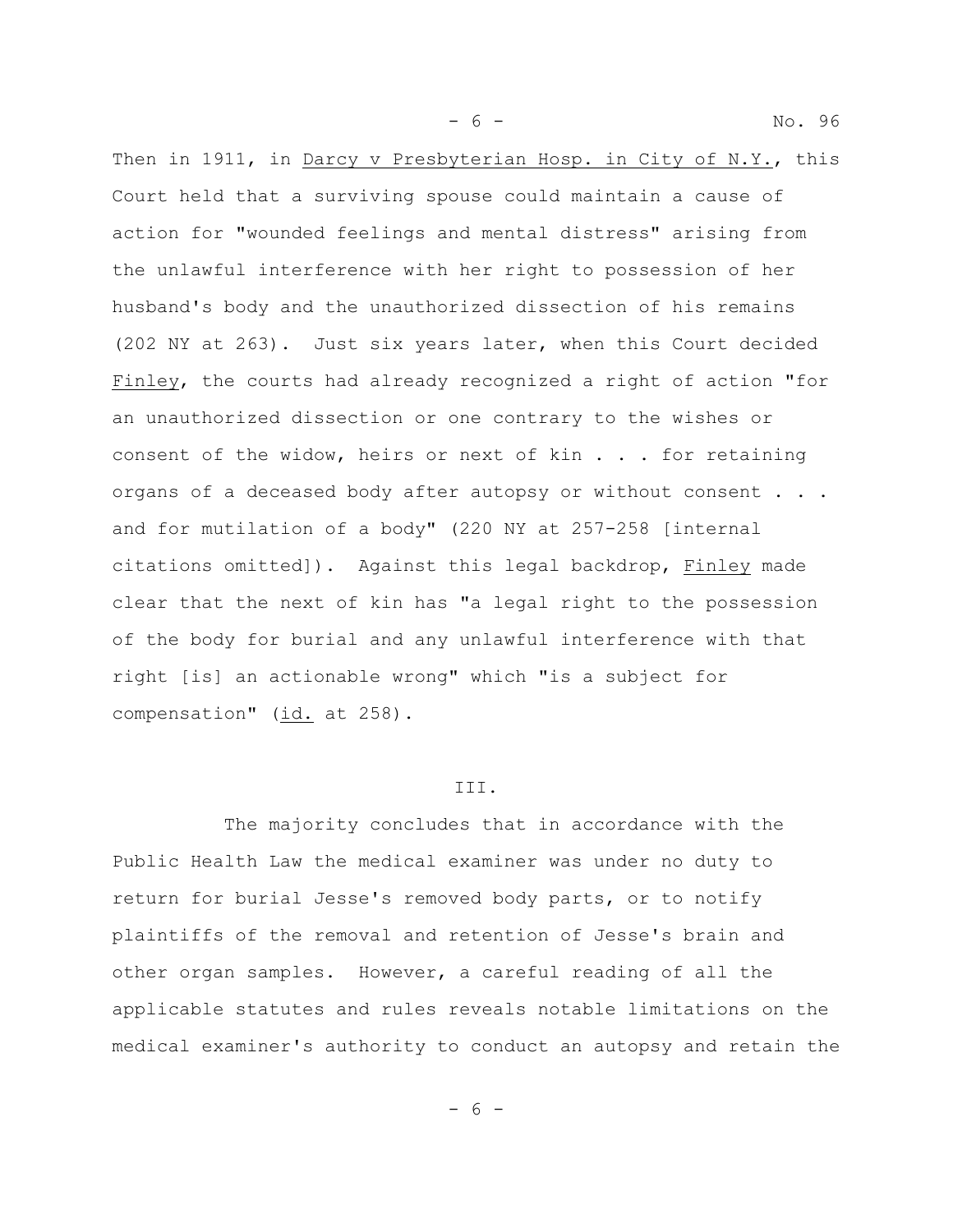The Public Health Law provides that "[e]xcept in cases in which a right to dissect is expressly conferred by law, every body of a deceased person, within this state shall be decently buried or incinerated within a reasonable time after death" (Public Health Law § 4200 [1]). Section 4215 (1) further states that where a dissection is performed,

> "the provisions of this article, requiring the burial or other lawful disposition of a body of a deceased person, and the provisions of law providing for the punishment of interference with or injuries to it, apply equally to the remains of the body after dissection as soon as the lawful purposes of such dissection have been accomplished."

By its plain language, the statute is protective of the next of kin's right of burial of the deceased's remains.

While the statute grants authority to conduct an autopsy, article 42 of the Public Health Law, upon which the majority and defendants' rely, "reflects . . . concerns for respecting the corporeal remains of decedents and protecting the feelings of family members by strictly limiting the circumstances under which autopsies may be performed" (Bambrick v Booth Mem. Med. Ctr., 190 AD2d 646, 647 [2d Dept 1993] [emphasis added]). Accordingly, autopsies only may be conducted by designated individuals for statutorily delineated purposes (see Public Health Law § 4209 [limiting the persons who may preform an

- 7 -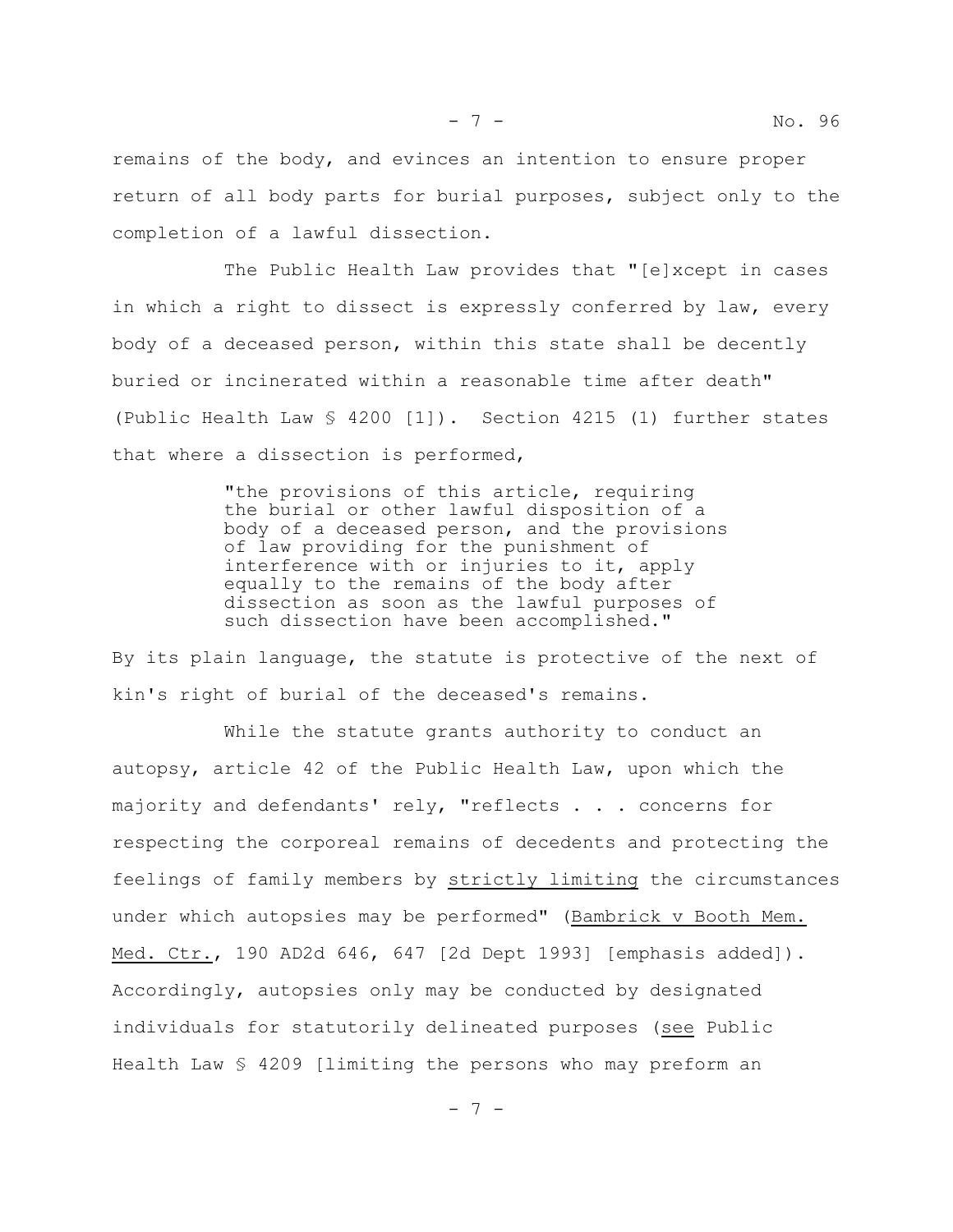autopsy]; id. § 4210 [limiting the right to dissect the body of a deceased person]). Thus, a medical examiner is authorized to dissect a deceased person under Public Health Law  $\S$  4210,<sup>1</sup> for example, in cases prescribed by special statutes, in the course of a criminal investigation, generally to determine the cause of death, or where a next of kin consents (see Public Health Law § 4210 [2]) [dissection is permitted by a coroner or medical examiner, "performed in the course of an investigation within the jurisdiction of the officer performing or directing the dissection, or . . . upon the written request of a district attorney, or sheriff, or the chief of a police department"]; id. § 4210 [3] [autopsy authorized by next of kin of the deceased]).

- 8 - No. 96

Moreover, under the New York City's local laws and rules the Chief Medical Examiner may perform an autopsy or dissection for those dying "from criminal violence, by accident, by suicide, suddenly when in apparent health, when unattended by a physician, in a correctional facility or in any suspicious or unusual manner" (New York City Charter § 557 [f] [1]; see also County Law  $\S$  673). Significantly, no autopsy is conducted "if it may be concluded with reasonable certainty that death occurred from natural causes or obvious traumatic injury, and there are no other circumstances which would appear to require an autopsy" unless the medical examiner deems the autopsy necessary in

 $1$  Section 4210 (1) also authorizes coroners and coroner's physicians to conduct autopsies.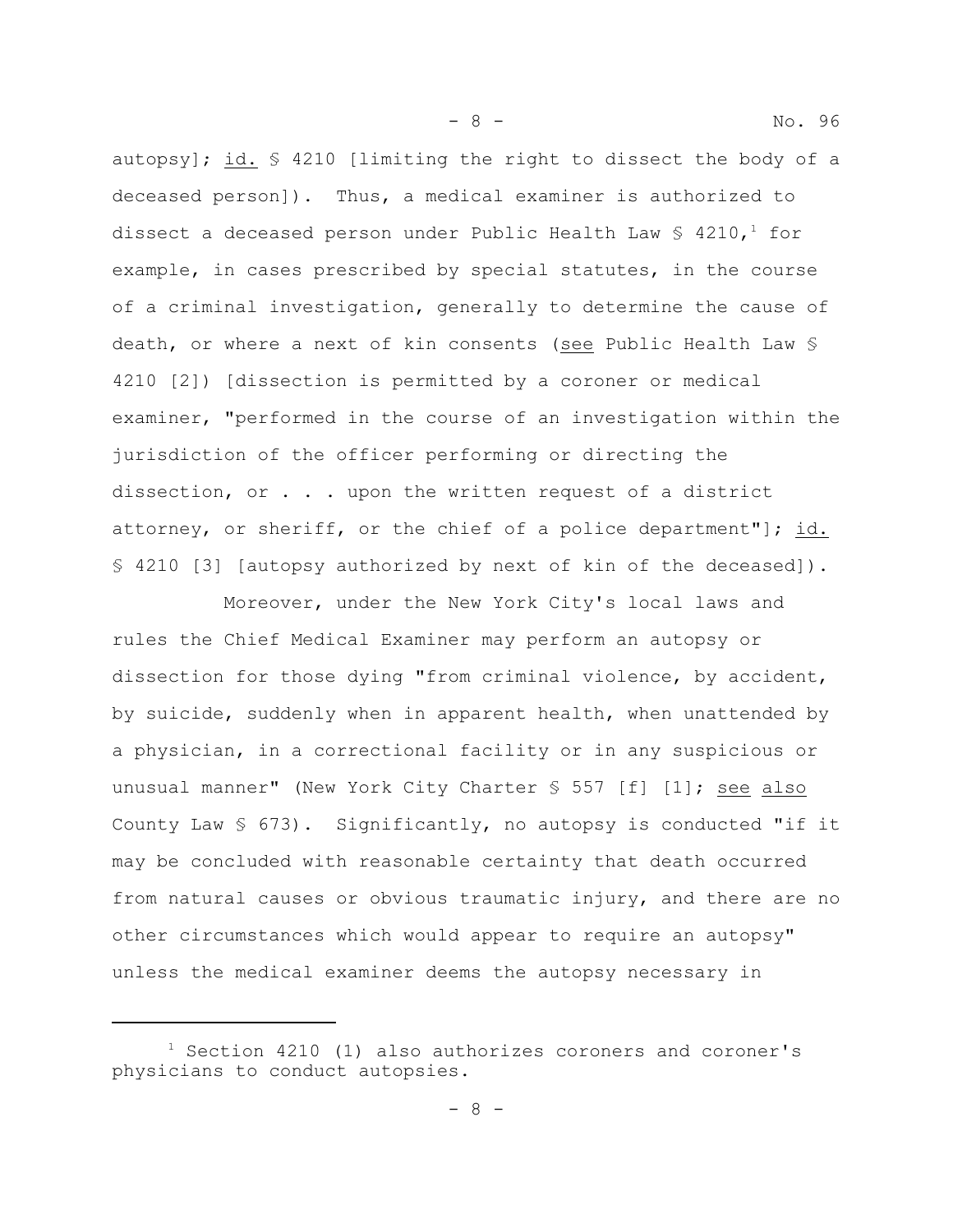accordance with the law (Administrative Code of the City of New York  $$ 17-203$ .<sup>2</sup>

As the laws authorizing an autopsy are in derogation of the common law right of sepulcher, they must be strictly construed (McKinney's Cons. Laws of N.Y., Book 1, Statutes § 301, Comment ["Statutes in derogation or in contravention of (the common law), are strictly construed, to the end that the common law system be changed only so far as required by the words of the act and the mischief to be remedied"]). Thus, notwithstanding the majority's suggestion to the contrary, a medical examiner does not have unlimited power to conduct an autopsy. Although a medical examiner exercises a certain amount of professional judgment in the course of performing a human dissection, the law does not permit professional conduct in excess of statutory authority. The question then is whether a medical examiner may retain organs or parts thereof, and, upon the next of kin's request, refuse to turn them over for burial and proper disposition once the autopsy is complete and such human material

 $2$  The Administrative Code of the City of New York authorizes investigation of deaths appearing to be caused by "(a) A violent death, whether by criminal violence, suicide or casualty;(b) A death caused by unlawful act or criminal neglect;(c) A death occurring in a suspicious, unusual or unexplained manner; (d) A death caused by suspected criminal abortion;(e) A death while unattended by a physician . . . (f) A death of a person confined in a public institution other than a hospital, infirmary or nursing home."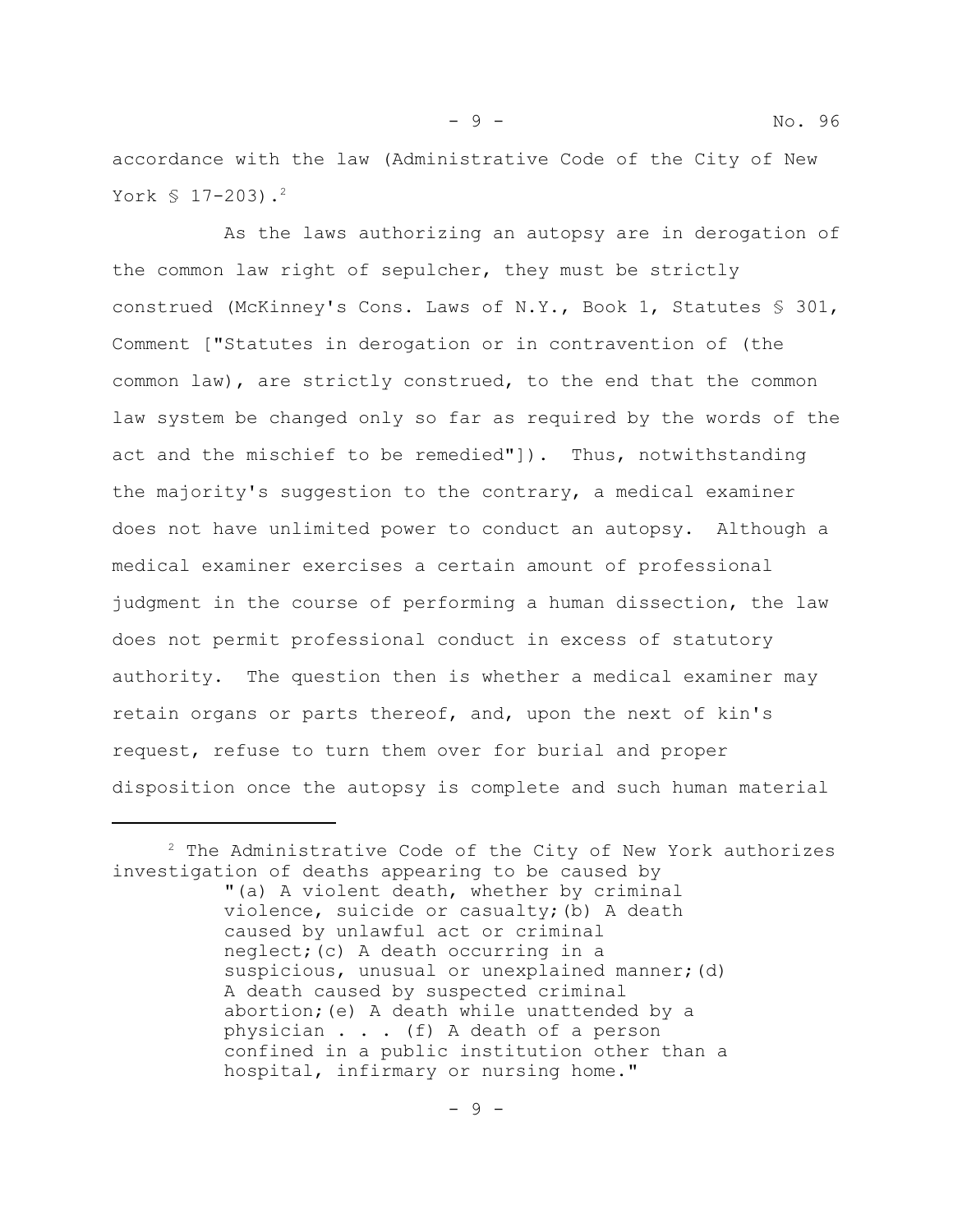is no longer required for further study.

In a case presenting facts and claims similar to those presented by this appeal, the Southern District of New York, in Hendriksen v Roosevelt Hospital, refused to dismiss a right of sepulcher claim based on the alleged lack of consent by plaintiff to the removal and retention of organs during a lawful autopsy (297 F Supp 1142, 1143-1144 [1969], citing Hassard v Lehane 143 AD 424, 425 [1st Dept 1911] [recognizing claim for retention of organs]). In reaching its conclusion, the Southern District relied on the First Department's decision in Hassard v Lehane, which involved an unlawful autopsy, and the removal and retention of the decedent's organs. The First Department determined that the next of kin had a legal right to the possession of her son's corpse "in the condition it was in at the instant of death for the purpose of preserving and burying the remains" (143 AD at 425). It further opined that retention of the organs was unwarranted absent legal authority to do so (id. at 426).

The Southern District recognized in Hendriksen that the authority to conduct an autopsy is limited in accordance with the statute, and, to the extent organs are removed, there must be a lawful basis for their retention. Whether on consent of the next of kin or upon some other lawful authority, organ retention is not automatically permissible, or in fact intended, by the statute (Hendriksen, 297 F Supp at 1144-45; see also Dixon, 76 AD3d 1043 [same], decided with Shipley v City of New York, 80

- 10 - No. 96

- 10 -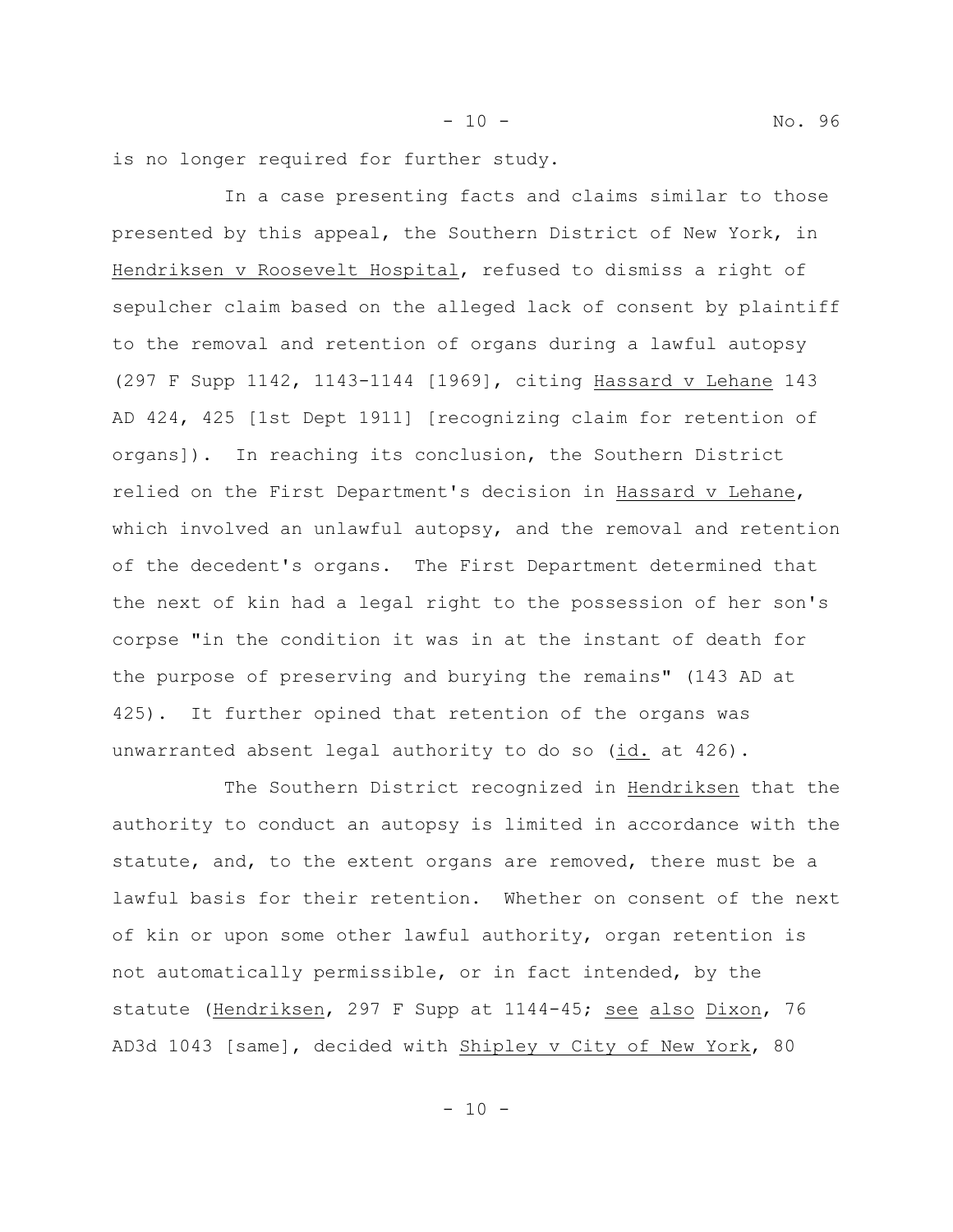AD3d 171). Although the court's analysis in Hendriksen responded to the issues in that case, the approach is just as applicable and equally relevant to the issues raised by the current appeal:

> "We are not herein concerned with the mere removal of organs in the course of autopsy, or the taking of tissue samples in order to determine cause of death, but with the failure, as yet unexplained, to return those organs to the body and thereby restore its condition to the extent reasonably possible. The necessity of consent to the retention of parts of the body, even in the presence of consent to the autopsy itself, was established by Hassard v. Lehane, which stated: 'Doubtless if the defendant made the autopsy by the direction of the coroner, that would justify the dissection of the body . . . but it would not, in the absence of further directions from the coroner or district attorney, or other evidence, warrant the removal or detention of any part of the body' "

(297 F Supp at 1144 [internal citations omitted]).

Yet, despite the long-established right of sepulcher, the Public Health Law's apparent recognition of the next of kin's right to burial, the state and city laws' limits on the medical examiner's authority to conduct an autopsy, and the case law requiring the return of organs and body parts upon completion of the autopsy and all necessary examinations, the majority concludes that a medical examiner may retain organs and organ specimens, even though such retention serves no statutory purpose. That conclusion depends, in my opinion, on a misreading of Public Health Law § 4215 (1), and the erroneous premise that the right of sepulcher includes only the dissected corpse.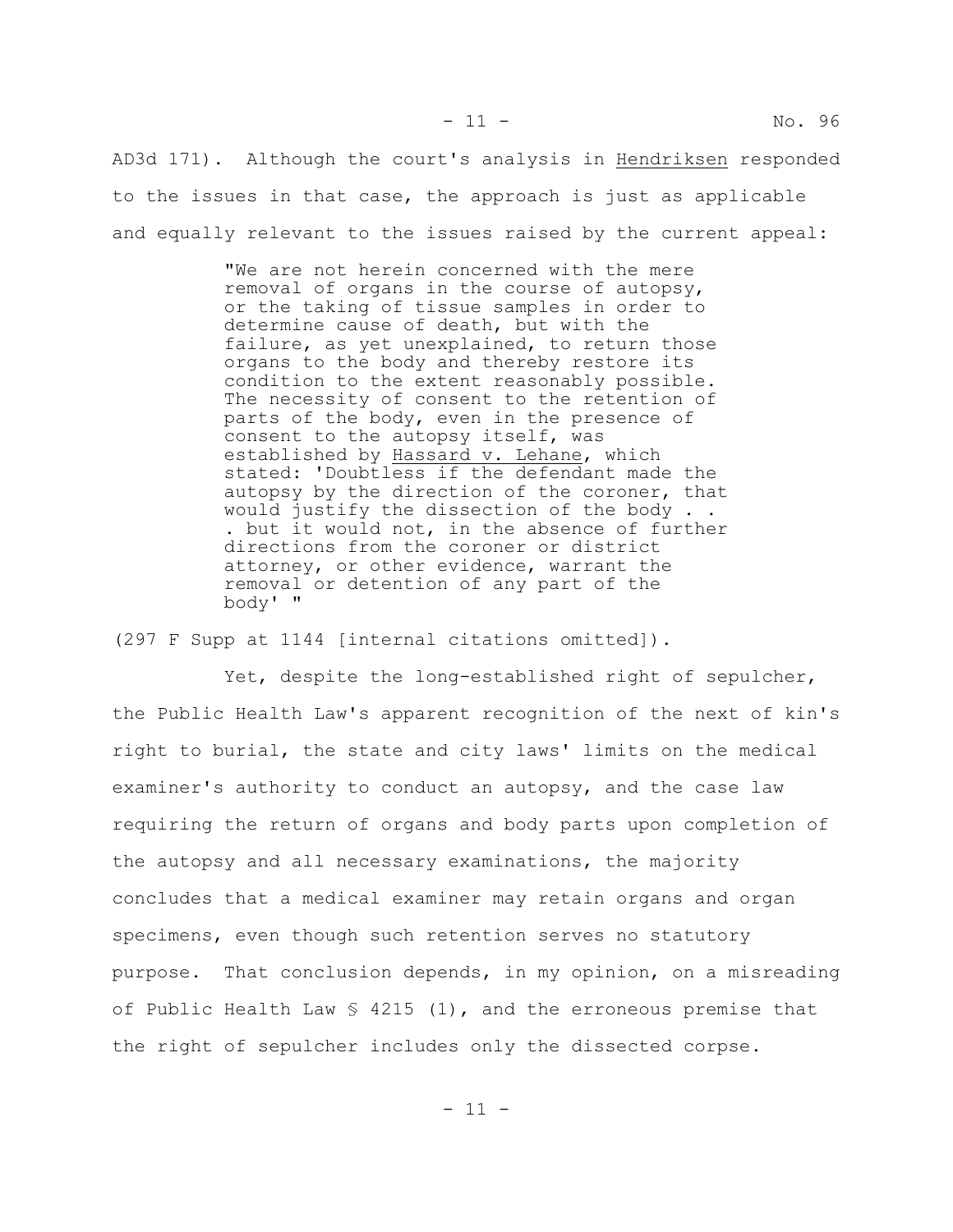Specifically, the majority adopts the City's interpretation that the phrase "remains of the body" contained in section 4215 (1) excludes organs removed during an autopsy (majority op at 13-14). In support of this conclusion, the majority relies on other sections of the Public Health Law, specifically sections that criminalize theft of tissues and organs, which make no reference to "remains of the body". That interpretation is a strained and decontextualized reading of the statute (see McKinney's Cons. Laws of N.Y., Book 1, Statutes § 97).

The Public Health Law makes no provision for the retention of organs upon completion of an autopsy, with one exception, found in section 4215 (2). That subparagraph refers to autopsy or dissection of an unclaimed body, and provides "that the persons having possession of the [unclaimed] body may, in their discretion, cause it to be either buried or cremated, or may retain parts of such body for scientific purposes." In accordance with this subparagraph, the person in possession of the unclaimed body may retain, for scientific purposes, "parts" rather than the whole of the body, upon completion of the autopsy or dissection. Consequently, "parts of such body" refers, by necessity, to a subset of the "remains of the body." Thus, "remains of the body" encompasses more than merely the cadaver without its organs, because otherwise the reference to "parts of such body" would be unnecessary.

- 12 - No. 96

- 12 -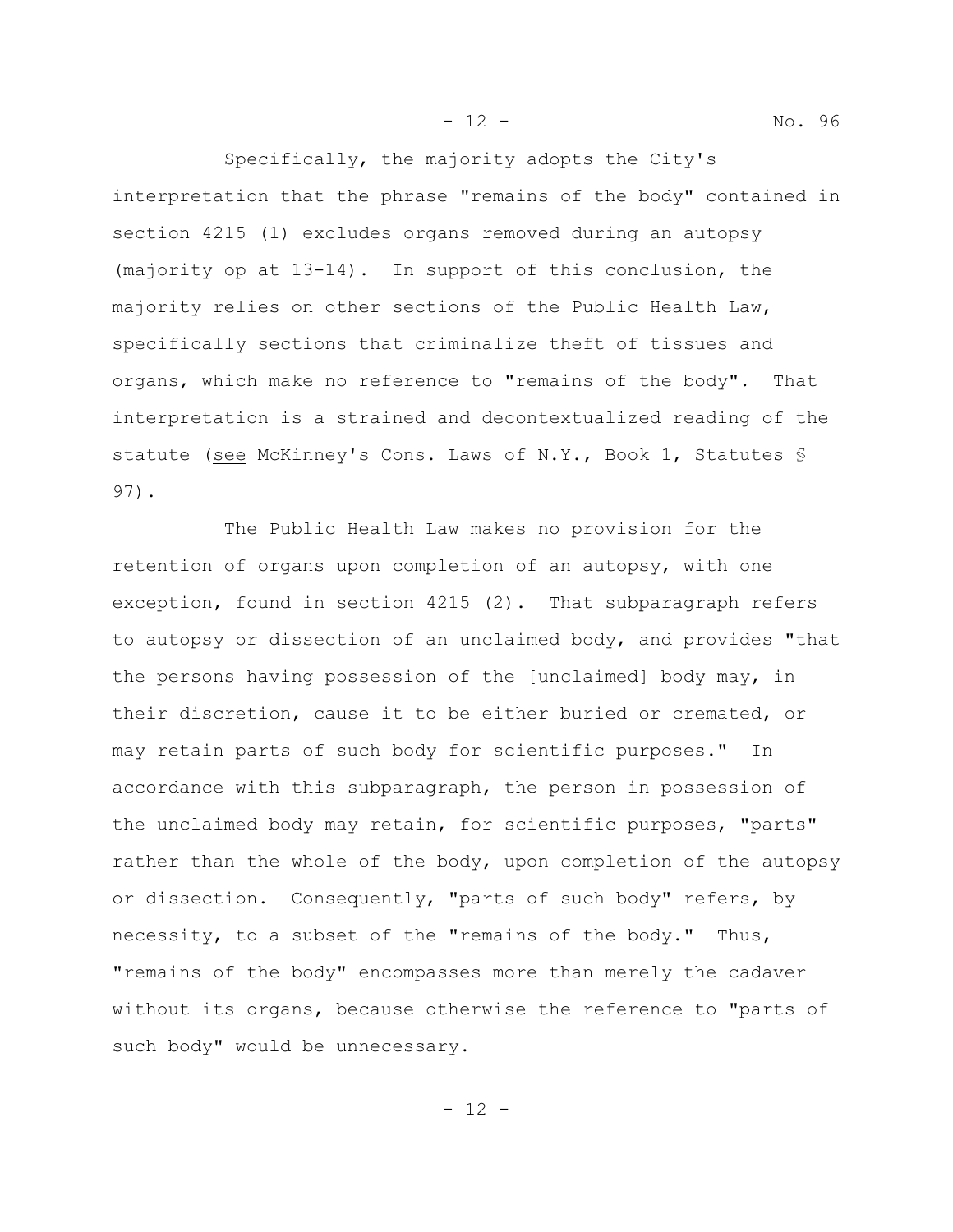- 13 - No. 96

Moreover, the limitation in subparagraph (2) that retention of "parts of such body" is permissible solely "for scientific purposes" provides additional support for reading "remains of the body" to include organs since organs are commonly used for scientific study. This interpretation of "remains of the body" applies to the entirety of section 4215, and makes clear that the majority's reading of subparagraph (1) is textually unsupportable. (See McKinney's Cons. Laws of N.Y., Book 1, Statutes § 97, Comment ["The different parts of the same act, though contained in different sections, are to be construed together as if they were all in the same section, and the meaning of a single section may not be determined by splitting it up into several parts"]).

Furthermore, while article 42 of the Public Health Law does not define "parts of such body", article 43, which applies to anatomical gifts, specifically includes organs within its definition of "parts of the body" (Public Health Law § 4300 [5]). Therefore, it is not true, as the majority argues, that the legislature limits itself to use of the word "organ" when it means to include only the word "organ". Rather, the legislature employs various terms throughout the Public Health Law when intending to refer to organs and "other portions of the human body" (see id.).

The majority's reliance on sections 4216, 4217, and 4218 of the Public Health Law does not support its interpretation

- 13 -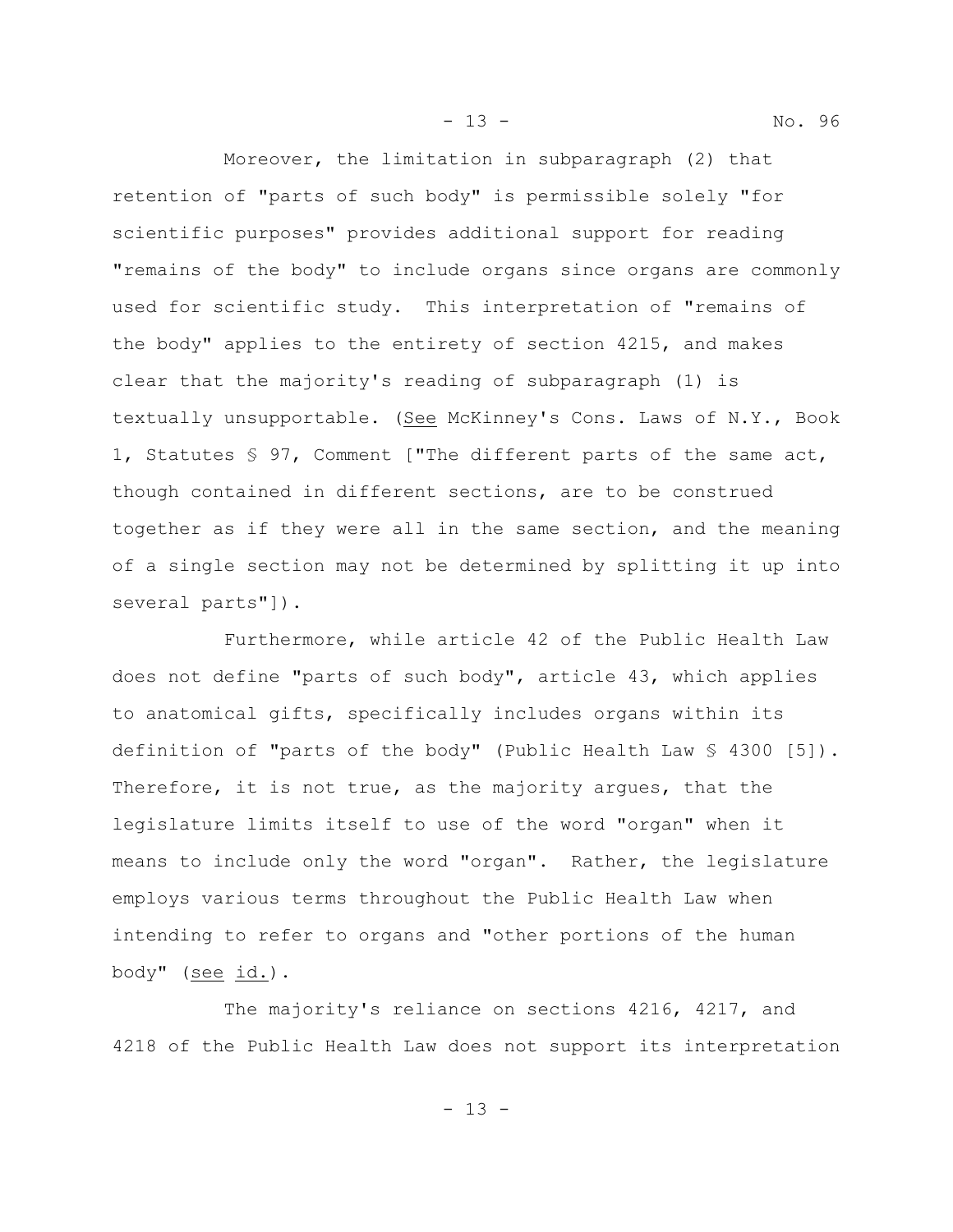of section 4215 (1), because those sections impose criminal liability for uniquely targeted conduct and thus require a certain textual specificity. Those sections -- respectively titled "Body stealing," "Receiving stolen body of a human being," and "Opening graves" -- criminalize what is best known as body snatching, trafficking in human body parts, and grave robbing.<sup>3</sup> The nature of these proscribed acts, generally for profit and focused less on the corpse as a whole than on the unlawful removal of more conveniently traded individual body parts, such as organs, explains the statutory reference to discrete, highly

Section 4217, "Receiving stolen body of a human being," states "A person who purchases, or receives except for the purpose of burial, the dead body of a human being, or any tissue, organ, or part thereof, knowing that the same has been removed contrary to section forty-two hundred sixteen of this title, is guilty of a misdemeanor."

Section 4218, "Opening graves," provides "A person who opens a grave or other place of interment, temporary or otherwise, or a building wherein the dead body of a human being is deposited while awaiting burial, without authority of law, with intent to remove the body, or any tissue, organ or part thereof, for the purpose of selling it or demanding money for the same, or for the purpose of dissection, or from malice or wantonness, or with intent to steal or remove the coffin or any part thereof, or anything attached thereto, or any vestment, or other article interred, or intended to be interred with the dead body, is guilty of a class D felony."

<sup>&</sup>lt;sup>3</sup> Section 4216, "Body stealing," provides "A person who removes the dead body of a human being, or any tissue, organ or part thereof from a grave, vault, or other place, where the same has been buried, or from a place where the same has been deposited while awaiting burial, without authority of law, with intent to sell the same, or for the purpose of dissection, or for the purpose of procuring a reward for the return of the same, or from malice or wantonness, is guilty of a class D felony."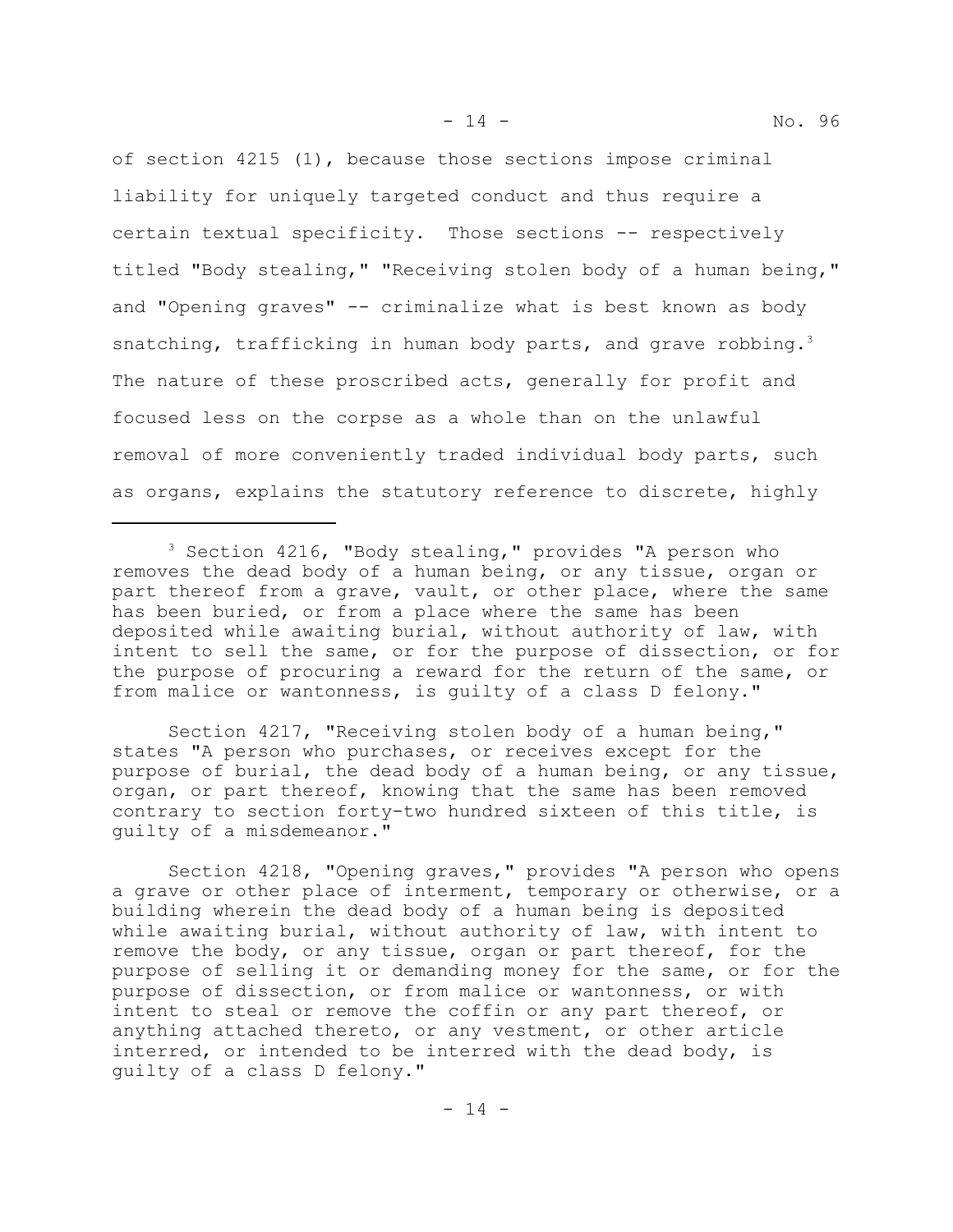valued, body components. Certainly there is no suggestion by any party to this appeal that these sections apply to a medical examiner's withholding of organs for purposes of an autopsy or legitimate examination. Thus, these provisions cannot be read to mean that the phrase "remains of the body" as set forth in section 4215 (1) excludes an essential part of the body, i.e. organs.

As an additional matter, while our focus is on the interplay between the Public Health Law and the right of sepulcher, the defendants' litigation position regarding the medical examiner's authority to retain organs appears at odds with the City's health code. Article 205 of the Code, "Deaths and Disposals of Human Remains," defines "human remains" as "a conceptus which has completed 24 weeks or more of gestation or all or any part of the dead body of a human being but does not include human ashes recovered after cremation" (New York City Health Code [24 RCNY] § 205.01 [c] [emphasis added]). Given the broad scope of this definition, the phrase "any part of the dead body" must be accorded its natural meaning to include a deceased's organs. Section 205.17, titled "Claiming of human remains removed to the City mortuary," further provides that "human remains which have been removed to the City mortuary" shall be delivered along with the death certificate "on demand, to a funeral director or undertaker," employed by, inter alia, the next of kin (id. § 205.17). Of course, the medical examiner

- 15 - No. 96

- 15 -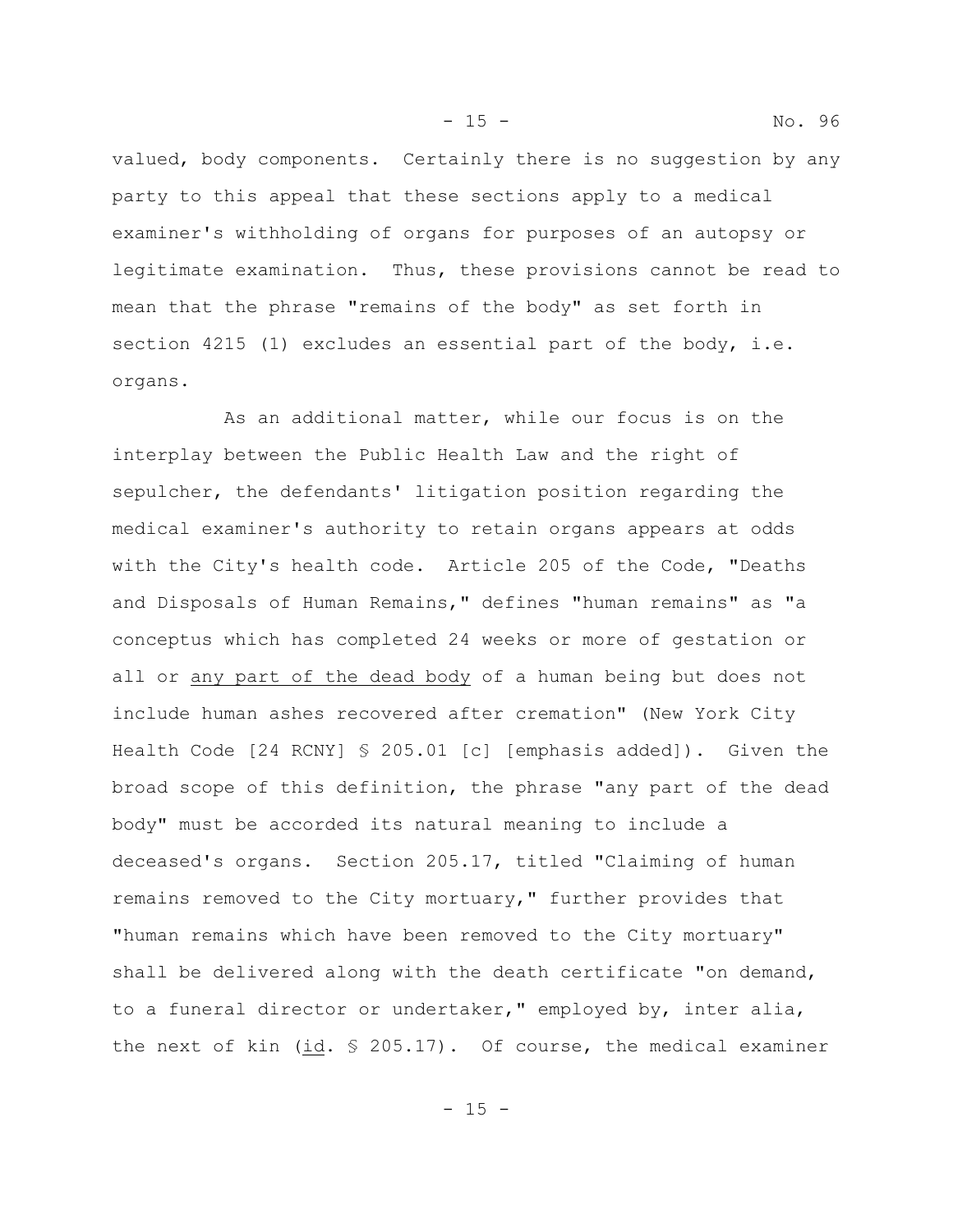is authorized to conduct an autopsy for a lawful purpose. (Administrative Code § 17-203). Thus, in New York City, "human remains" includes the decedent's organs and those organs must be returned upon demand by the funeral home, for proper disposition by the next of kin, once the lawful purpose for retention of the organs has been fulfilled.

Here, only after the medical examiner released the body for the first burial, and once the plaintiffs realized the brain had been removed and demanded it be turned over, did the medical examiner return Jesse's brain to plaintiffs. The question then is whether the defendants may be held liable for plaintiffs' emotional damages due to the medical examiner's failure to inform plaintiffs of the removal and retention of Jesse's brain prior to the first funeral service and burial.

# IV.

"Government action, if discretionary, may not be a basis for liability, while ministerial actions may be, but only if they violate a special duty owed to the plaintiff, apart from any duty to the public in general" (McLean v City of New York, 12 NY3d 194, 203 [2009]). Under the common-law right of sepulcher, the Public Health Law, and City code, the medical examiner is without authority to retain organs once the lawful purpose for their removal and retention has been accomplished. Therefore, once the legitimate basis for withholding the organs has ended,

- 16 - No. 96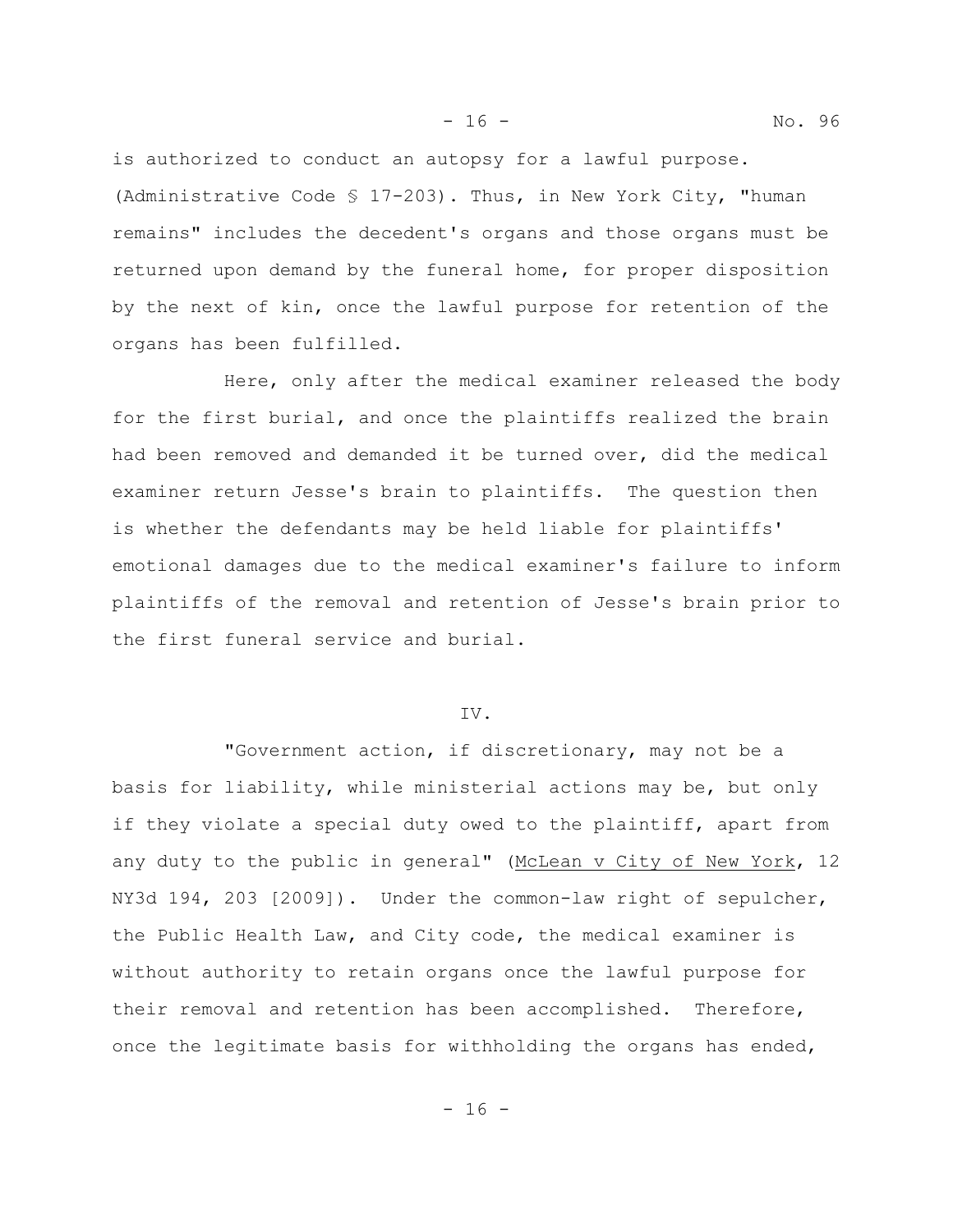the medical examiner has a ministerial duty to turn over the organs to the next of kin upon demand or, where the next of kin does not seek return, to properly dispose of the organs.

In concluding that the medical examiner has no such ministerial duty, the majority relies on its interpretation of section 4215, and also points to Public Health Law § 1389-aa (1) (b), which includes organs and body parts removed during an autopsy within its definition of regulated medical waste (maj op at 14). For the reasons I have already described, section 4215 requires that the medical examiner return the organs, absent a legitimate purpose to retain them. With respect to the majority's reference to section 1389-aa (1) (b), the majority ignores the fact that, pursuant to his usual practice, the medical examiner here initially turned over all the organs along with the body, with the exception of Jesse's brain. The medical examiner testified that he removed all the organs in order to obtain samples for the autopsy and future study. He then, again in accordance with his usual practice, placed all of the organs into a bag, not including the brain, which he preserved for future examination. He put the bag into the body and stitched it up for pick up by the funeral home. As this testimony establishes, the fact that organs are removed from the body during an autopsy does not mean that the medical examiner cannot reinsert them for burial or that the statute prohibits return of the organs to next of kin. Indeed, defendants admit that

- 17 - No. 96

- 17 -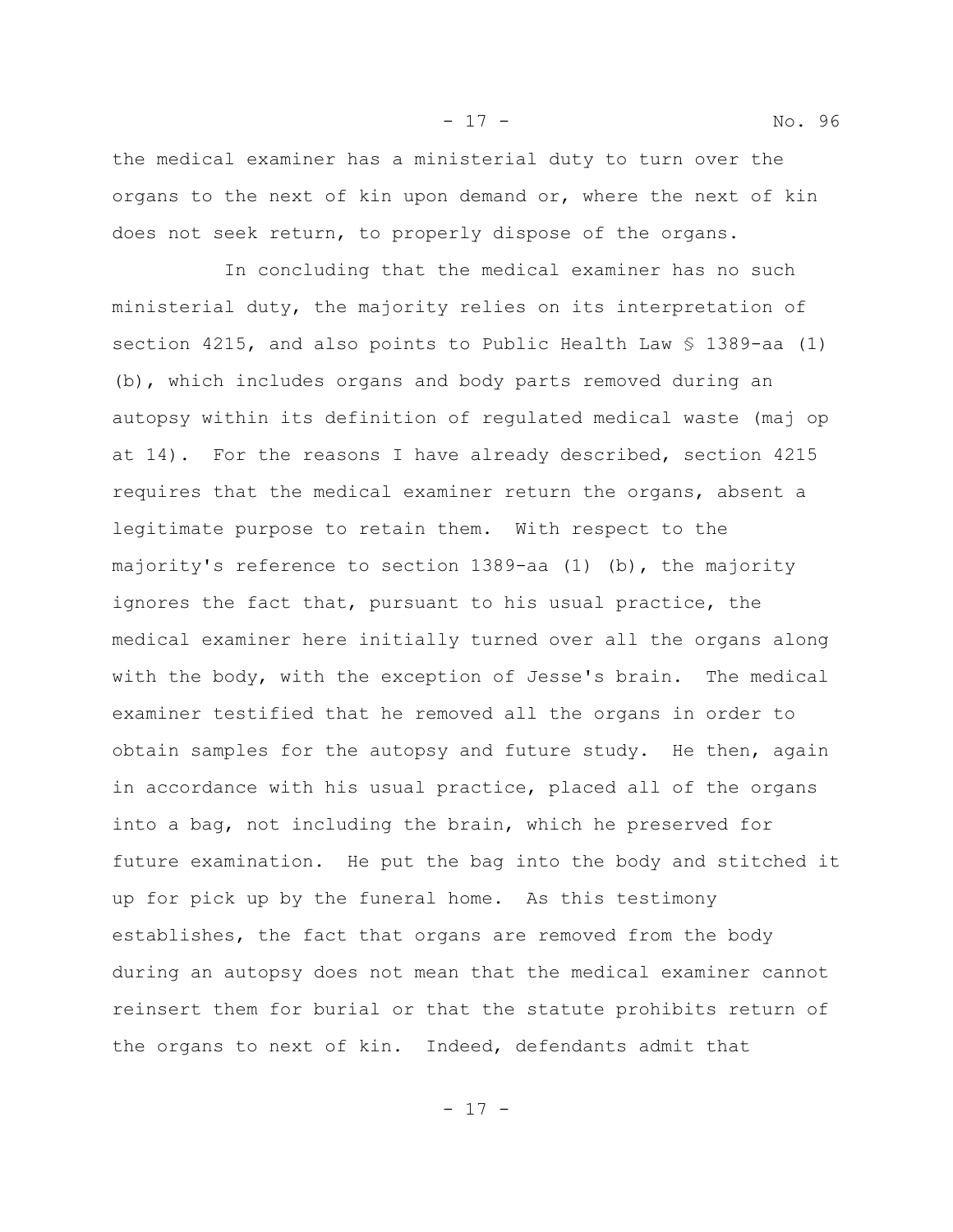"[t]he Medical Examiner, at the request of the next of kin, may, and does, as appropriate and as occurred in this case, return, for disposition by burial or cremation in accordance with the law, organs removed during an authorized autopsy once the legitimate purposes for the retention of those organs have been fulfilled."

Under these circumstances, the return of organs is ministerial, and, therefore, if a special duty to plaintiffs exists, injury caused by the failure to return or the negligent mishandling of those organs may be a basis for liability.

In Pelaez v Seide, this Court stated that

"[a] special relationship can be formed in three ways: (1) when the municipality violates a statutory duty enacted for the benefit of a particular class of persons; (2) when it voluntarily assumes a duty that generates justifiable reliance by the person who benefits from the duty; or (3) when the municipality assumes positive direction and control in the face of a known, blatant and dangerous safety violation"

(2 NY3d 186, 199-200 [2004]). Plaintiffs' action falls within the first category of special relationship cases because under section 4215 (1) of the Public Health Law the medical examiner is under a duty to return the body and its remains (see Public Health Law  $\frac{1}{2}$  4215 [1]). Such duty is clearly for the benefit of the next of kin who is, by law, authorized to bury and dispose of the body.

Plaintiffs' action also falls within the second category of special relationship cases because they relied on the defendants' assumption of the duty to conduct an autopsy as

- 18 -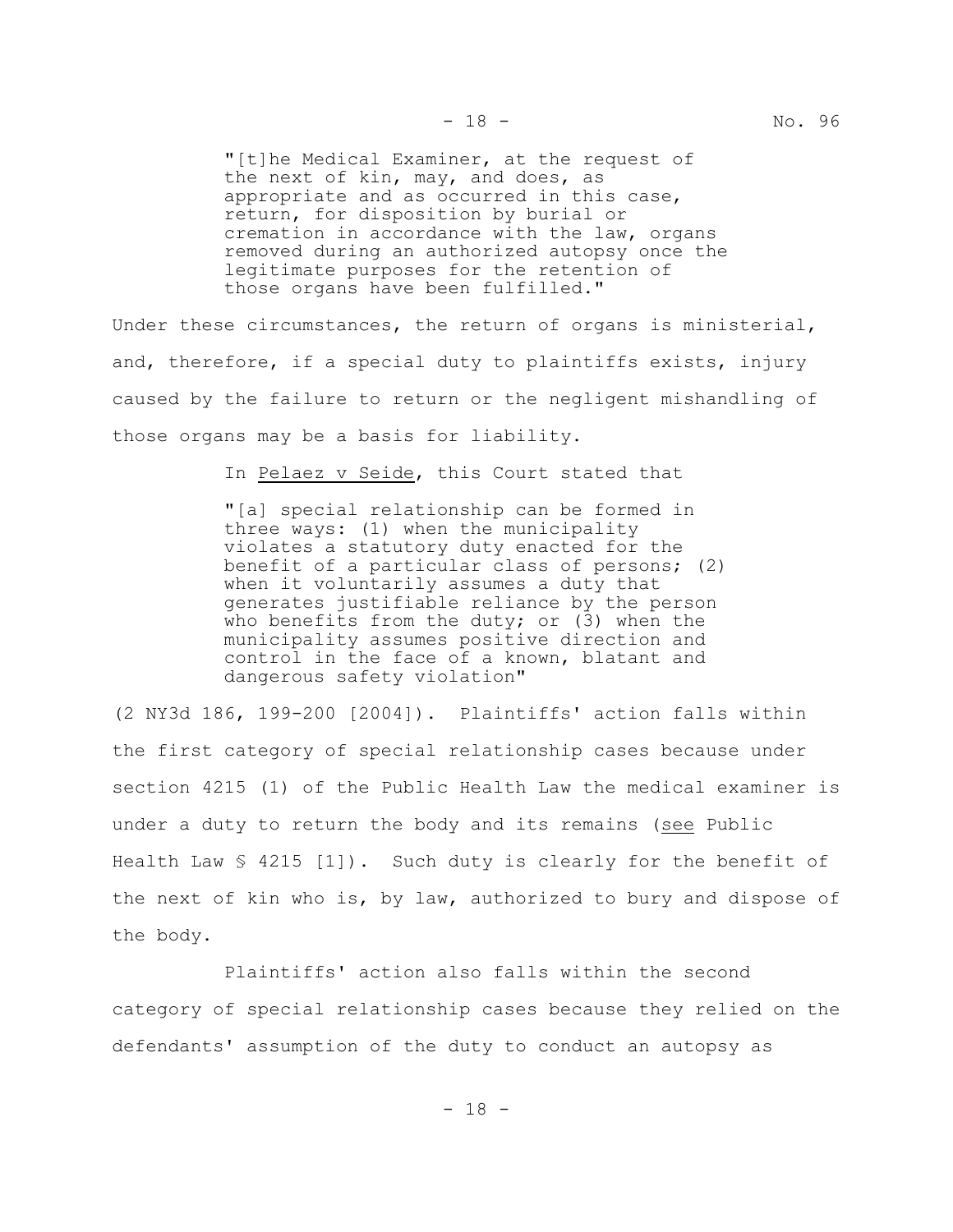required by law, which also mandated return of Jesse's organs once the legitimate purpose for their retention had been accomplished. To establish a special relationship by a duty voluntarily assumed, plaintiffs must show that there was:

> "(1) an assumption by the municipality, through promises or actions, of an affirmative duty to act on behalf of the party who was injured; (2) knowledge on the part of the municipality's agents that inaction could lead to harm; (3) some form of direct contact between the municipality's agents and the injured party; and (4) that party's justifiable reliance on the municipality's affirmative undertaking"

(Valdez v City of New York, 18 NY3d 69, 80 [2011]).

Here, the medical examiner took possession of the body, conducted an autopsy, and returned the body for purposes of burial by the next of kin. The medical examiner knew that the proper burial of the plaintiffs' son and the condition of the body were significant to the family as the father indicated the body should appear presentable for the funeral service. Moreover, the right of sepulcher itself recognizes the significance of this most difficult and consequential of actions, the proper and final disposition of the remaining corporeal remains of a loved one. The medical examiner surely understood that failure to return the body in order to comply with this most intimate and personal of familial obligations would result in harm to plaintiffs. Further, it is undisputed that there was contact between the medical examiner and plaintiff's father related to the autopsy and the burial. On these facts, plaintiffs

 $- 19 -$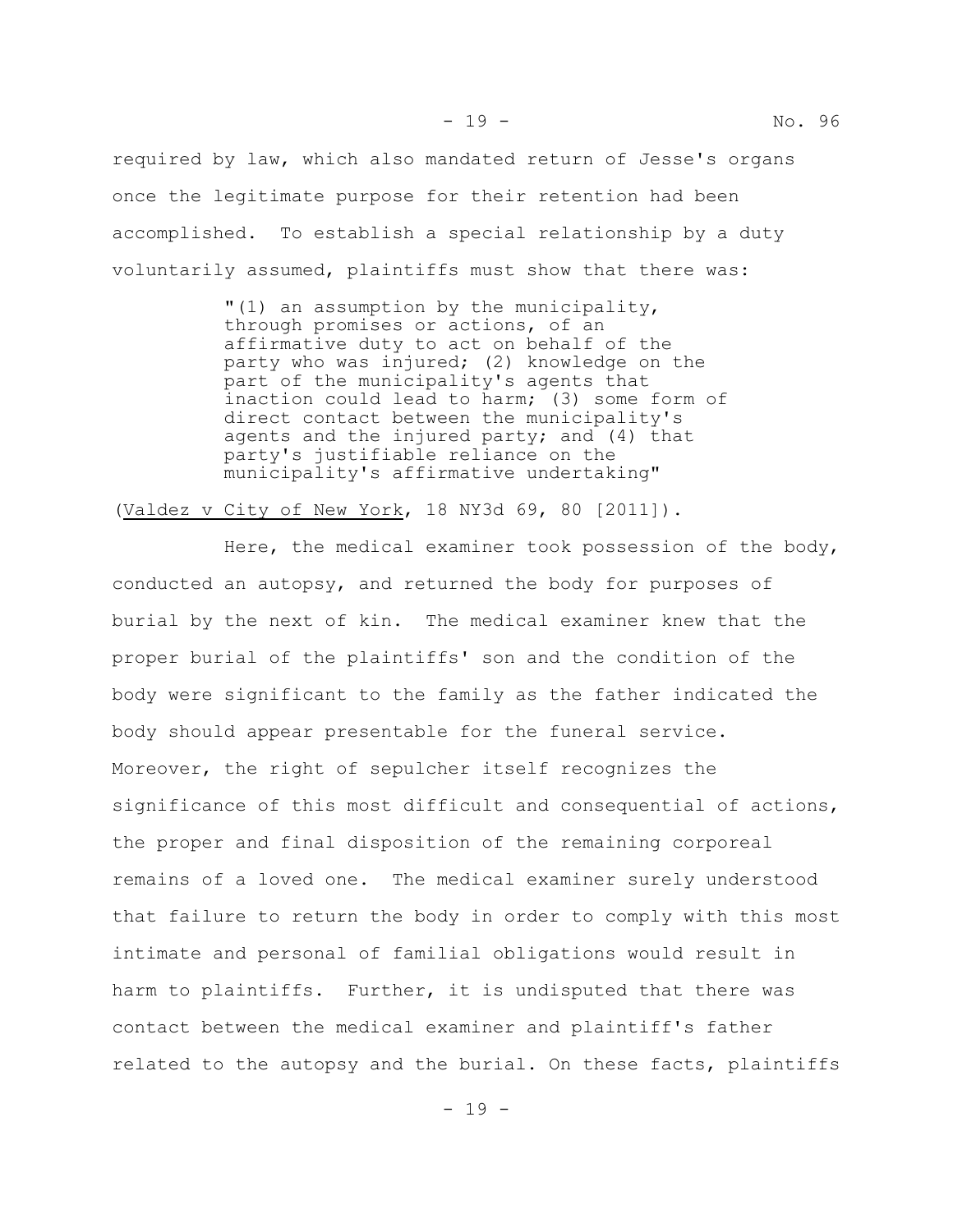justifiably relied on the medical examiner's assumption of the duty to return the body, including the organs, for proper burial, thus establishing the basis for a special relationship between the City and plaintiffs.

However, because the next of kin may very well determine that a proper burial can be conducted without the organs, the Appellate Division properly concluded that the medical examiner may satisfy the duty to the next of kin by notification of the organs removal (see 80 AD3d at 178). Upon such notice, the next of kin may then determine whether to request the return of the organs, and, if so, whether to delay burial and wait to learn if the medical examiner can, as a legal matter, comply with this request, or whether to proceed expeditiously with the disposition of the body.

The majority finds that because there is no duty to return organs, the medical examiner also has no duty to notify the next of kin that organs have been retained (maj op at 17). While I disagree that the medical examiner has no duty to return the organs, I agree that there is no statute mandating notification. Nevertheless, that fact is of no moment because the right of sepulcher provides sufficient legal basis for imposing a notification requirement. As this case makes abundantly clear, the right would be rendered meaningless if the next of kin did not know about the condition under which the body was returned. In other words, notification ensures a fully

- 20 - No. 96

 $- 20 -$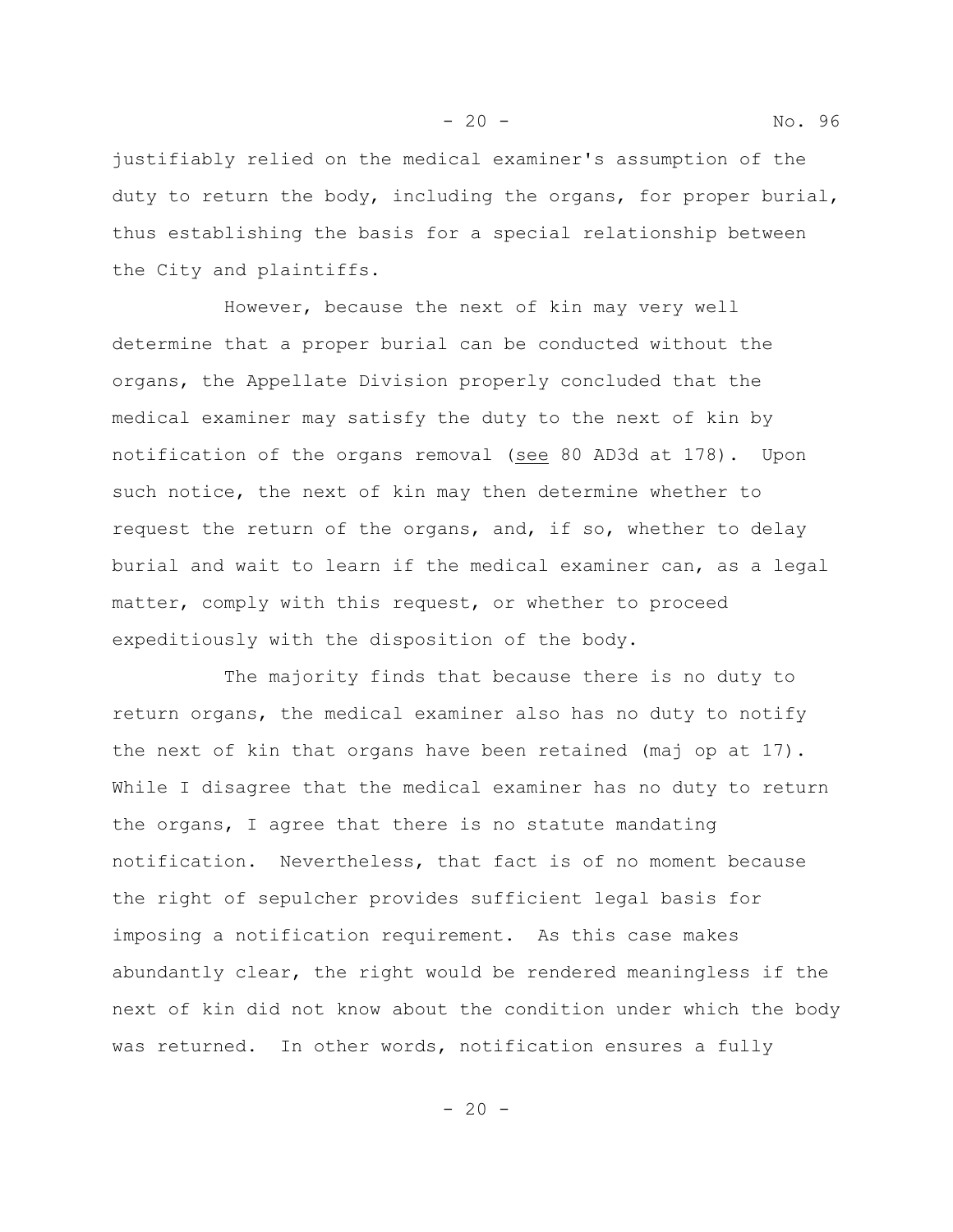informed next of kin's exercise of the right of sepulcher.

The majority also raises what it considers to be the "practical and policy considerations" of providing notice to next of kin (maj op at 17). However, any such considerations must, of necessity, be addressed in the first instance by the defendants. In any event, the fact of the matter is, on this appeal, defendants have represented that they are in compliance with the Appellate Division's decision. That is to say, they provide some type of notice to next of kin, and upon request return the organs.

# V.

The question remains open as to whether the majority's reading of the Public Health Law permits a demand for organs based on religious grounds, or whether there should be some notice concerning the legal rights of next of kin based on the decedent's religious beliefs. However, as the majority acknowledges (maj op at 7-8), section 4210-c provides for a religious exemption from an autopsy or dissection, and states specifically,

> "[n]otwithstanding any other provision of law, in the absence of a compelling public necessity, no dissection or autopsy shall be performed over the objection of a surviving relative or friend of the deceased that such procedure is contrary to the religious belief of the decedent, or, if there is otherwise reason to believe that a dissection or autopsy is contrary to the decedent's religious beliefs."

- 21 - No. 96

 $- 21 -$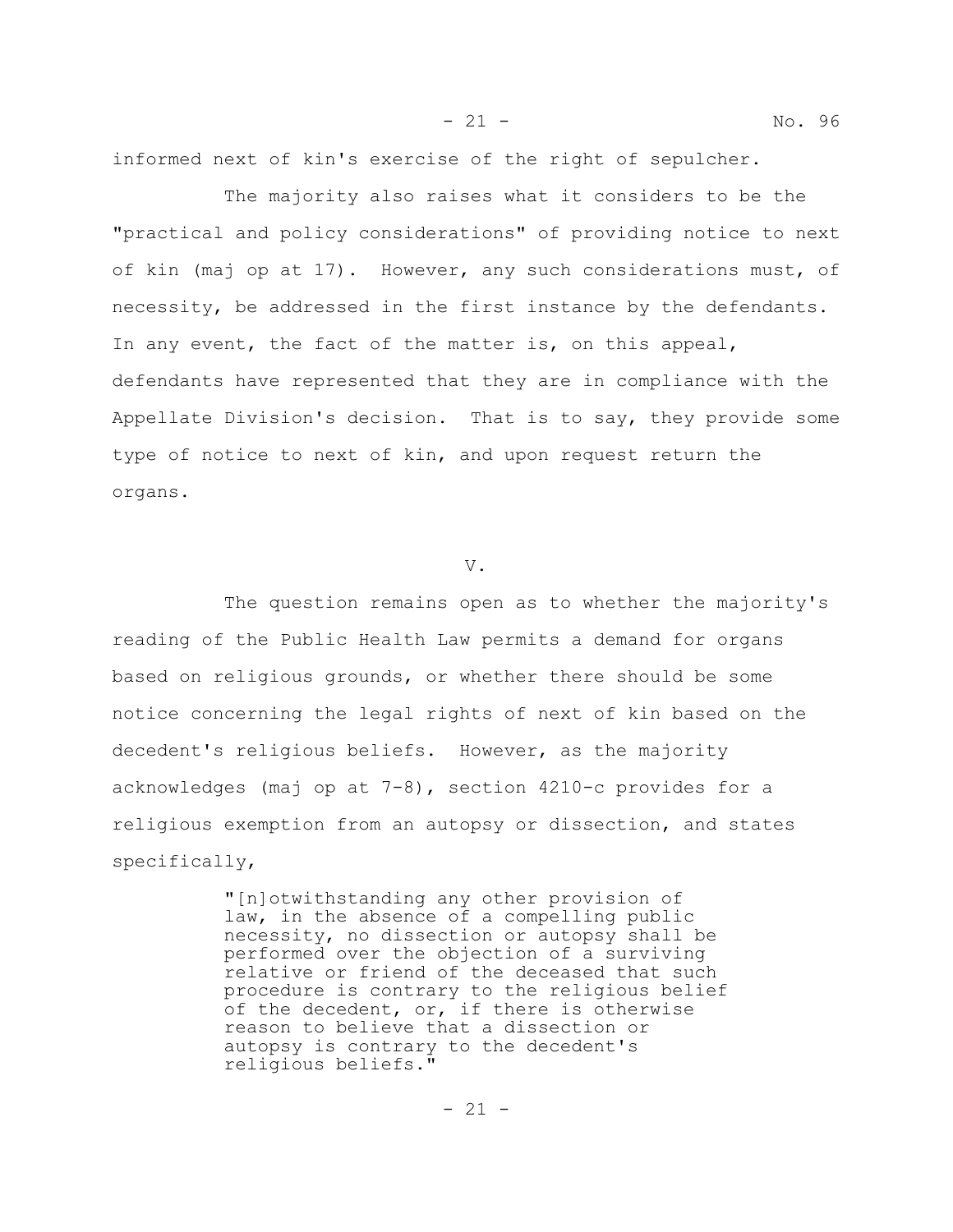Notwithstanding the clear legislative intent to address religious concerns regarding dissection and autopsies, this case suggests the general public has little basis by which to understand the rights afforded under the statute.

According to the undisputed facts, the medical examiner made no inquiry of the plaintiffs about their possible objection to the autopsy on religious grounds. However, plaintiffs' testimony suggests they did not know about the exemption even though religious concerns about the condition of their son's post-autopsy body informed their demand for their son's brain. Jesse's mother testified that she "wanted to confirm that his remains be with his body in consecrated grounds for resurrection purposes on judgement day."

Moreover, even though the statute refers to religious beliefs, and makes no distinction among religions or the types of faith-based objections to an autopsy, the medical examiner testified "that families can object, yes, based on certain religions. Not all religions."<sup>4</sup> Apparently, the medical

<sup>4</sup> The defendants' website identifies certain religions with the potential to raise "a viable religious objection" (Office of Chief Medical Examiner, Frequently Asked Questions, http://www.nyc.gov/html/ocme/html/faq/faq.shtml#6 ["[I]f we cannot fulfill our legal and public responsibility without performing an autopsy, if the family has raised a viable religious objection (i.e., based on Judaism, Islam, Christian Science, Jehovah's Witness, or 7th Day Adventist) they will be provided an opportunity to hire an attorney, if they desire, and to present their objection to a Judge who will determine whether an autopsy will be performed."]